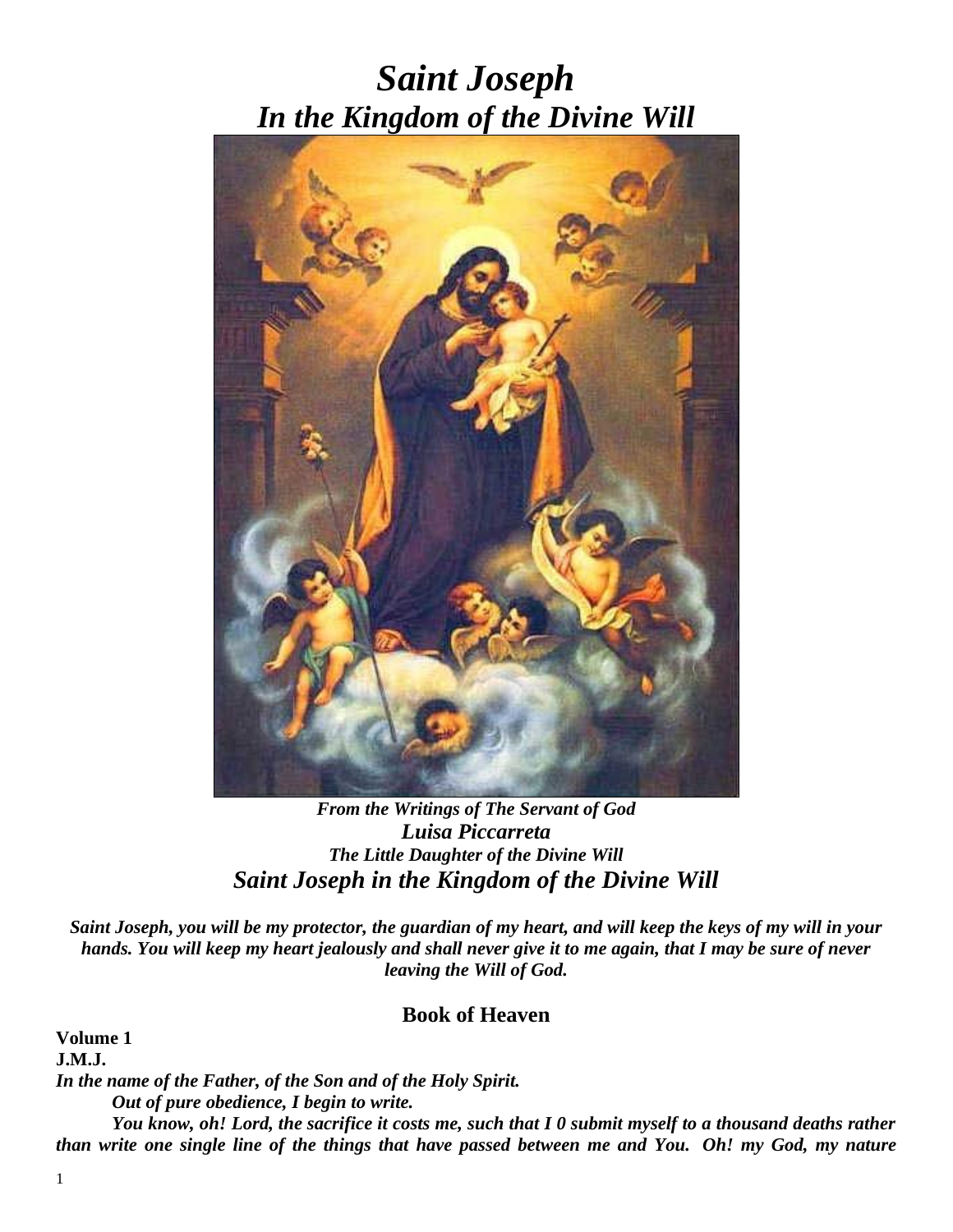*trembles, it feels crushed and almost undone at the mere thought of it. O please! give me strength, oh! Life of my life, that I may do the holy obedience! You who have given inspiration to the confessor, give me the grace to be able to execute what is commanded of me.*

*Oh! Jesus, oh! Spouse, oh! my strength - to You I rise, to You I come, into your arms I introduce myself, I abandon myself, I rest. O please! relieve me in my affliction and do not leave me alone and abandoned! Without your help, I am sure I will not have the strength to do this obedience that costs me so much - I will let myself be defeated by the enemy, and I fear of being crushed by You, justly, because of my disobedience.*

*O please! look at me, again and again, oh! Holy Spouse, in these arms of yours – see by how much darkness I am surrounded; it is so thick as to allow not even one atom of light to enter into my soul. Oh! my mystical Sun, Jesus – let this light shine within my mind, that it may dispel the darkness and I may freely remember those graces that You had given to my soul. Oh! Eternal Sun, unleash another ray of light into my inmost heart, and purify it of the mud in which it lies – ignite it, consume it with your love, so that my heart, which, more than anything, has experienced the sweetnesses of your love, may manifest them clearly to the one to whom it is obliged to do so. Oh! my Sun Jesus, one more ray of light upon my lips, that I may say the pure truth, with the sole purpose of knowing whether it is really You, or rather, an illusion from the enemy. But, oh! Jesus, how poor in light I still see myself in these arms of yours. O please! content me – You who love me so much, continue to send me light. Oh! my Sun, my beautiful One, I want to enter right into the center, that I may remain completely sunken within this most pure light. Oh! Divine Sun, let this light precede me in front of me, follow me behind me, surround me everywhere, and penetrate into every intimate hiding place of my interior, that my terrestrial being may be consumed, and You may transform it completely into your Divine Being.*

*Most Holy Virgin, lovable Mother, come to my aid, obtain for me from your sweet Jesus and mine, grace and strength in order to do this obedience. Saint Joseph, my dear protector, assist me in this circumstance of mine. Archangel Saint Michael, defend me from the infernal enemy, who puts so many obstacles in my mind to make me fail this obedience. Archangel Saint Rafael, and you, my guardian Angel, come to assist me and to accompany me, to direct my hand, that I may write the truth alone.*

*May everything be for the honor and glory of God – and to me, all the confusion. Oh! Holy Spouse, come to my help. In considering the many graces You have given to my soul, I feel all horrified and frightened, all full of confusion and shame at seeing myself still so bad and unrequiting of your graces. But, my lovable and sweet Jesus, forgive me, do not withdraw from me, but continue to pour your grace into me, that You may make of me a triumph of your mercy.*

#### **Volume 1**

*So, from the beginning, the Divine Master began to strip my heart of all creatures, and through an interior voice, He would tell me: "I am all that is beautiful and that deserves to be loved. See, if you do not remove this little world that surrounds you – that is, thoughts of creatures, imagination – I cannot enter freely into your heart. This murmuring in your mind is a hindrance to letting you hear my voice more clearly, to pouring my graces, to truly enamoring you of Me. Promise Me that you will be all mine, and I Myself will put my hand in the work. You are right that you can do nothing. Do not fear, I will do everything; give Me your will - this is enough for Me."*

*This would happen mostly during Communion. So I would promise Him to be all His own; I would ask His forgiveness, for up to that point, I had not been so; I would say to Him that I truly wanted to love Him, and I prayed Him never to leave me alone again without Him. And the voice would continue: "No, no - I will be together with you, observing all of your actions, your movements, your desires."*

*So, I would feel Him upon me for the whole day; He reprimanded me in everything. For example, if I let myself be carried away in conversing a little too much with my family, even of indifferent things which were not necessary, the interior voice would tell me: "These discourses fill your mind with things that do not belong to Me; they surround your heart with dust, such as to make you feel my grace as weak, no longer alive. O please! imitate Me when I was in the house of Nazareth – my mind was occupied with nothing but the glory of the Father and the salvation of souls; my mouth uttered nothing but holy discourses. With my*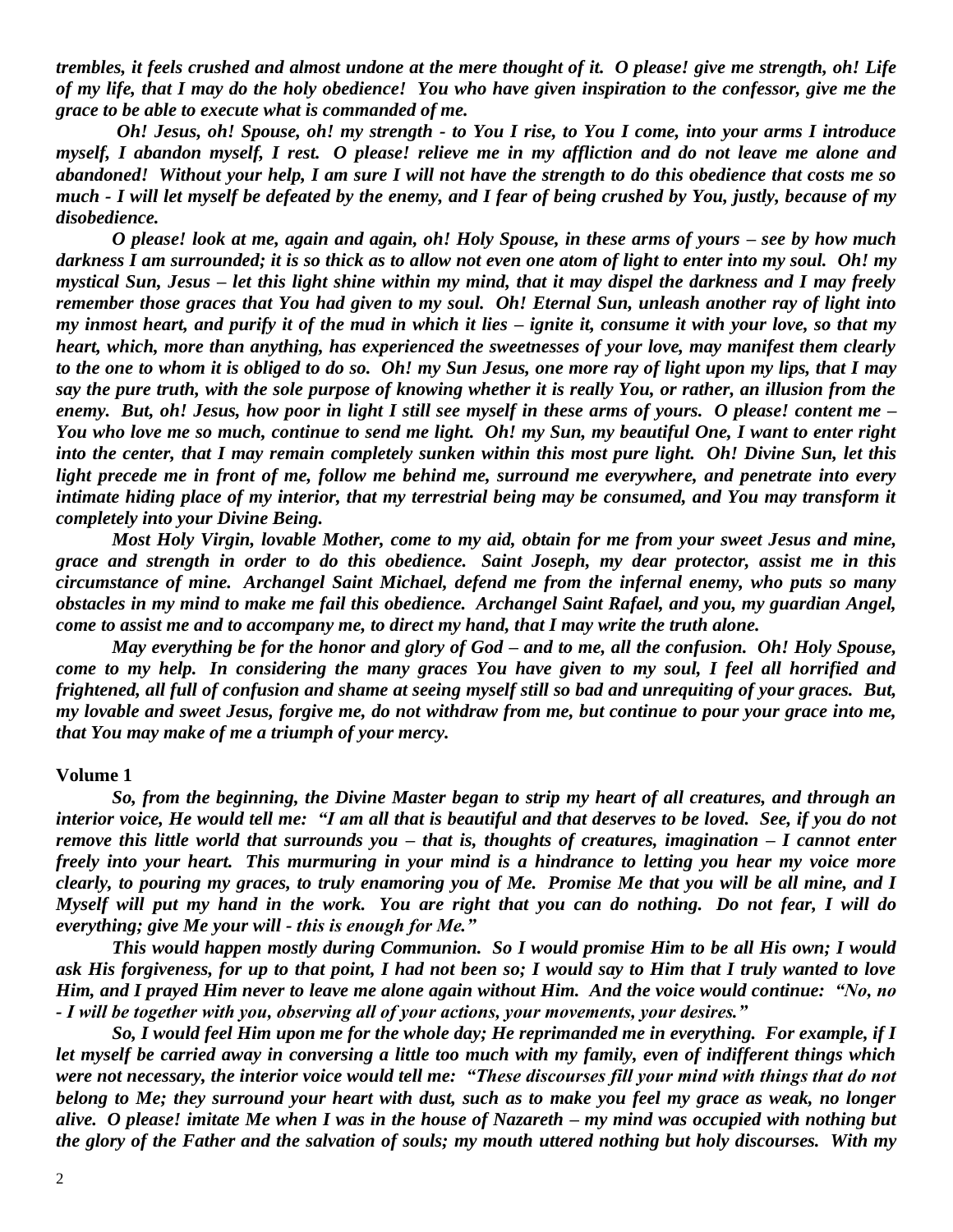*words I tried to repair for the offenses against the Father, to dart through hearts and draw them to my love – and primarily my Mother and St. Joseph. In a word, everything called upon God, everything was done for God, and everything referred to Him. Why could you not do the same?"*

## **Volume 2 - April 21, 1899**

*This morning, while I was in my usual state, in one instant I found myself within myself, but without being able to move. I realized that someone was entering my little room; then he closed the door again, and I felt he was drawing near my bed. In my mind I thought that someone had entered furtively, without anyone of my family seeing him, and had penetrated even into my little room. 'Who knows what he will to do me?' My fear was so great that I felt my blood freeze in my veins, and I trembled all over. Oh! God, what to do? I said to myself: 'My family did not see him; I feel all numb and I cannot defend myself, nor can I ask for help. Jesus, Mary, my Mama – help me! Saint Joseph, defend me from this danger!*

#### **Volume 4 - December 25, 1900**

*…Who can tell the beauty of the Little Baby who, at the moment of His birth, transfused, also externally, the rays of the Divinity? Who can tell the beauty of the Mother, who remained all absorbed in those Divine rays? And Saint Joseph? It seemed to me that he was not present at the act of the birth, but remained in another corner of the cave, all engrossed in that profound Mystery. And if he did not see with the eyes of the body, he saw very well with the eyes of the soul, because he remained enraptured in sublime ecstasy.*

#### **Volume 4 - December 26, 1900**

*As I continued to see the Holy Baby, I saw the Queen Mother on one side and Saint Joseph on the other, adoring the Divine Infant profoundly. Being all intent on Him, it seemed to me that the continuous presence of the Little Baby kept them engrossed in continuous ecstasy; and if they could work, it was a prodigy that the Lord operated in them; otherwise they would have remained motionless, unable to attend to their external duties. I too did my adoration, and then I found myself inside myself.*

#### **Volume 5 - March 19, 1903**

*This morning I saw the confessor all humiliated, and also blessed Jesus and Saint Joseph, who said to him: "Get down to work, for the Lord is ready to give you the grace you want." After this, on seeing my dear Jesus suffering as in the course of His Passion, I said to Him: 'Lord, did You not feel tiredness in suffering so many different pains?' And He: "No, on the contrary, one suffering would ignite the heart more to suffer another one. These are the ways of Divine Suffering; not only this, but in suffering and operating, It looks at nothing but the fruit It receives from it. In my wounds and in my blood I saw nations saved and the good that creatures would receive; and my Heart, instead of feeling tiredness, felt joy and ardent desire to suffer more. So, this is the sign that what one suffers is participation in my pains: that there*  is suffering united with joy to suffer more; that in operating, one operates for Me; that one does not look at *what he does, but at the glory he gives to God, and at the fruit he receives."*

#### **Volume 5 - March 20, 1903**

*As I was outside of myself, I saw father all in difficulty with regard to the grace he wants; and once again, blessed Jesus with Saint Joseph were saying to him: "If you get down to work, all your difficulties will disappear, and will fall off like fish scales."*

#### **Volume 7 - May 9, 1907**

*It has been a few months since I wrote, and with great repugnance, and only to obey I begin to write again. Oh, what a weight I feel! Only at the thought that I could say to my beloved Jesus: 'See how I love You more, and how my love grows, since for love of You alone I submit myself to this sacrifice, and for as long as it lasts, I can also say that I love You more' – thinking that I can say to my Jesus that I love Him more, I feel the strength to make the sacrifice to obey. Now, since I do not remember everything distinctly, I*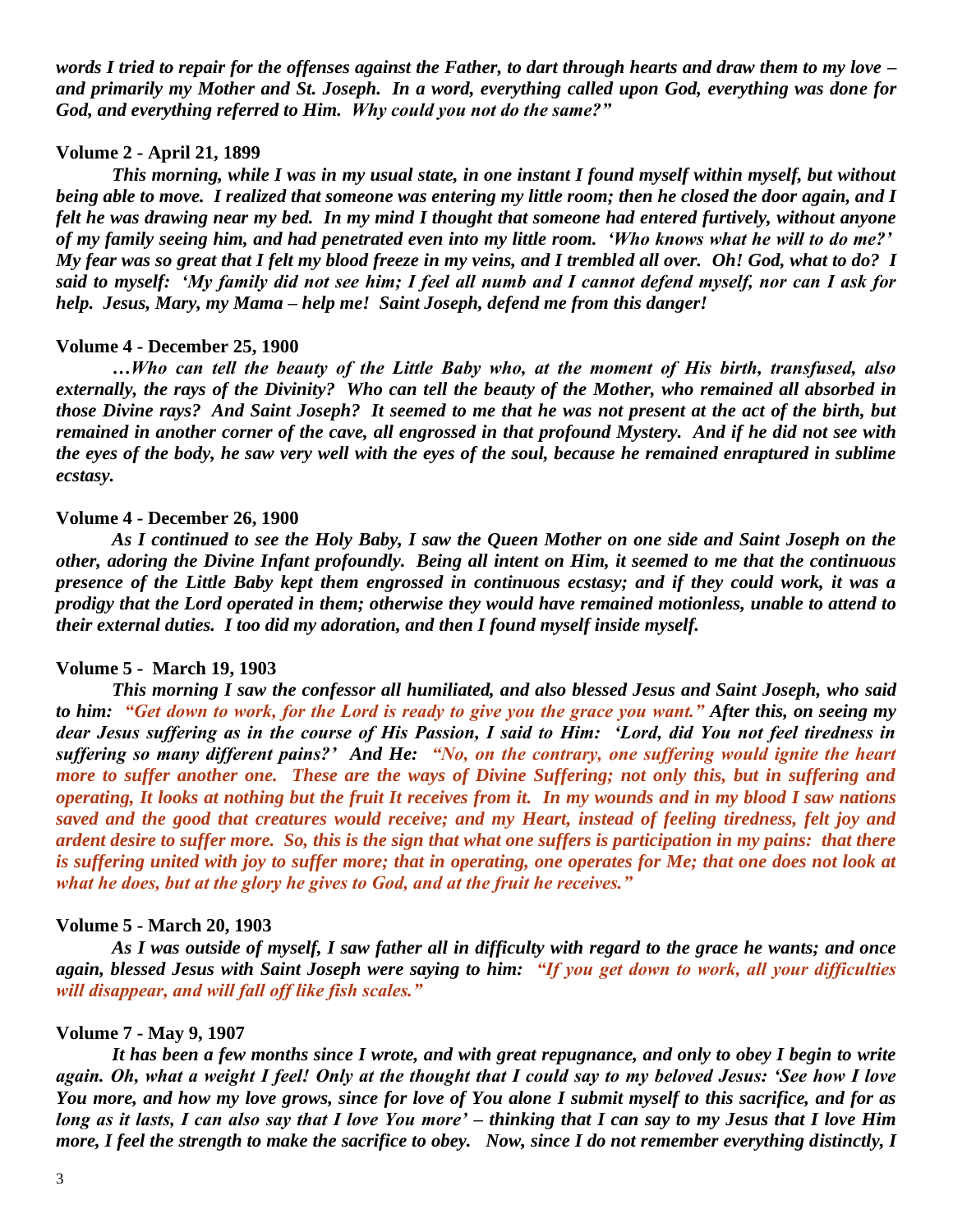will tell of the past, all together and confusedly, starting from where I left when I was praying that He would *take my mother to Paradise without her touching Purgatory. Then, on March 19, the day dedicated to Saint Joseph, in the morning, while I was in my usual state, my mother passed from this life into the sphere of eternity; and blessed Jesus, allowing me to see her as He was taking her, told me: "My daughter, the Creator takes his creature."*

## **Volume 11 - August 14, 1912**

*Finding myself in my usual state, my always lovable Jesus told me: "My daughter, in order for the soul to forget herself, she should do each thing which is necessary for her as if Jesus wanted to do it within her. If she prays, she should say: 'It is Jesus who wants to pray, and I pray together with Him.' If she has to work: 'Jesus wants to work; Jesus wants to walk; Jesus wants to take food. He wants to sleep, He wants to get up, He wants to enjoy Himself...' and so on for all other things of life - except for error. Only in this way can the soul forget herself; not only will she do everything because I want it, but because I want to do them: they are necessary to Me."*

*Now, one day I was working and I thought to myself: 'How is it possible that Jesus works in me while I work? Does He really want to do this work?' And Jesus: "Yes I do. My fingers are in yours and they work. My daughter, when I was on earth, didn't my hands lower themselves to work the wood, hammer the nails, and help my foster Father Joseph in the smithing work? While I was doing that, with those very hands and with those fingers, I created souls and called other souls to the other life; I divinized all human actions; I sanctified them, giving a Divine merit to each one of them. In the movements of my fingers I called in sequence all the movements of your fingers and those of others; and if I saw that they were doing them for Me, or because I wanted to act within them, I continued my life of Nazareth in them, and I felt cheered by them for the sacrifices and the humiliations of my hidden Life, giving them the merit of my own Life.*

*Daughter, the hidden Life that I conducted in Nazareth is not taken into account by men, when in fact, after the Passion, nothing could benefit them more. By lowering Myself to all those little actions and those acts which men exercise during their daily life, such as eating, sleeping, drinking, working, starting the fire, sweeping, etc. - all acts which no one can do without - I made flow inside their souls a tiny divine coin of incalculable price. Therefore, if my Passion redeemed them, my hidden Life provided each human action, even the most insignificant one, with Divine merit and with infinite value.*

*Do you see? As you work - working because I want to work - my fingers flow within yours, and as I work in you with my creative hands, in this very instant, how many am I giving to the light of this world? How many others am I calling? How many others do I sanctify, correct, chastise, etc.? Now, you are with Me creating, calling, correcting and so forth; therefore, just as you are not alone, neither am I alone in my work. Could I ever give you greater honor?"*

*Who can say all that I understood, and all the good that can be done for ourselves and for others, by doing things because Jesus wants to do them in us? My mind gets lost, therefore I stop here.*

#### **Volume 12 - December 25, 1918**

*'My Love, there are certain times in which my life becomes bitter, especially because of the conditions in which You put me.' And Jesus, knowing what I wanted to say to Him, added: "What do you fear? I will take care of everything; and when one directs you I give my grace to him; when another does, I give grace to the other. And then, it is not you whom they will assist, but Me; and I will be generous with them according to how they will appreciate my work, my sayings and my teachings." And I: 'My Jesus, the Confessor appreciated very much what You said to me. He cared very much about it, and he worked very hard to make me write. What will You give to him?' And Jesus: "I will give him Heaven as recompense, and I will consider his office as that of Saint Joseph and of my Mama, who, having assisted my Life on earth, had to go through hardships in order to nourish Me and assist Me. Now, since my Life is in you, I consider his assistance and sacrifices as though my Mama and Saint Joseph were doing them again for Me. Aren't you happy?" And I: 'Thank You, O Jesus."*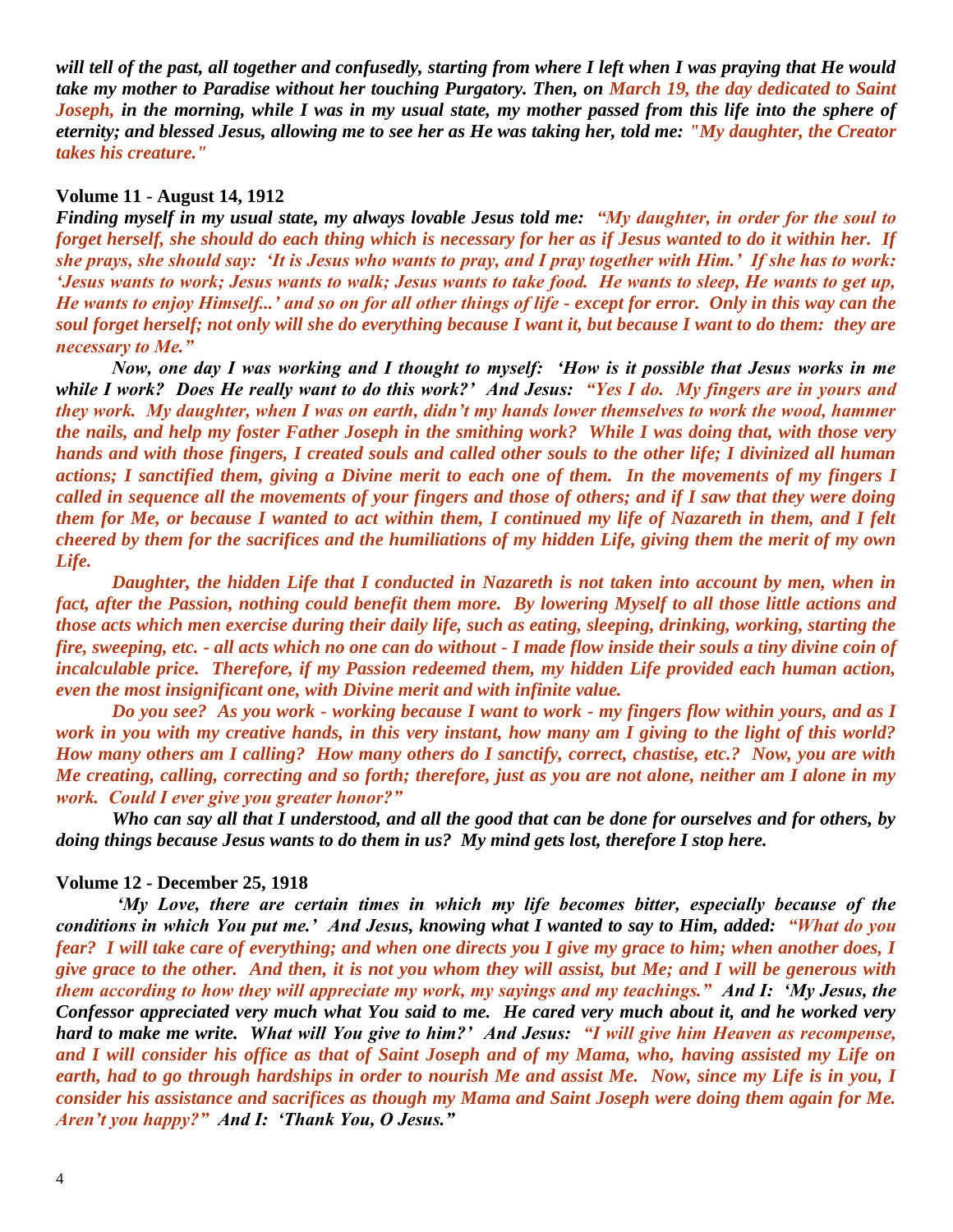## **Volume 12 - December 25, 1920**

**…***However, know that my Sacramental lot is even harder than my lot as an Infant. Though cold, the grotto was spacious, and had air to breathe; the Host too is cold, but so small that I almost lack air. In the grotto I had a manger with a little hay for bed; in my Sacramental Life, I don't even have hay, and I have nothing but hard and ice cold metals for bed. In the grotto I had my dear Mama who took Me very often with her most pure hands, covered Me with ardent kisses in order to warm Me, soothed my crying, and nourished Me with her most sweet milk. In my Sacramental Life it is all the opposite: I do not have a Mama; if they take Me, I feel the touch of unworthy hands which smell like earth and muck. Oh! how I feel their stench - more than the manure I smelled in the grotto. Instead of covering Me with kisses, they touch Me with irreverent acts; instead of milk, they give Me the bile of sacrileges, of indifference, and of coldness. In the grotto, Saint Joseph never left Me without the light of a little lantern at night. Here in the Sacrament, how many times I remain in the dark also at night! Oh, how much more painful is my Sacramental lot! How many hidden tears, not seen by anyone. How many wails not listened to. If my lot as an Infant moved you to pity, much more should my Sacramental lot move you to pity."*

## **Volume 12 - January 24, 1921**

*"My daughter, calm yourself - I choose whomever I please. However, know that I begin all of my works between Myself and one creature; and then they are spread. In fact, who was the first spectator of the FIAT of my Creation? Adam, and then Eve. It surely wasn't a multitude of people. Only after years and years did crowds and multitudes of people become spectators of It. In the second FIAT my Mama was the only spectator; not even Saint Joseph knew anything, and my Mama found herself more than in your condition: the greatness of the Creative Power of my work which She felt within Herself was such that, confused, She did not feel the strength to mention it to anyone. And if, then, Saint Joseph knew it, it was because I manifested it to him. So, this FIAT germinated like a seed within Her virginal womb; the ear of grain was formed in order to multiply It, and then It came to the light of day. But who were the spectators? Very few. In the room of Nazareth my dear Mama and Saint Joseph were the only spectators. Then, when my Most Holy Humanity grew up, I went out and I made Myself known - but not to all. Afterwards, It spread more, and It will still spread.* 

*So will the third FIAT be. It will germinate within you; the ear of grain will be formed; only the priest will have knowledge of It. Then, a few souls - and then, It will spread. It will spread, and will follow the same path as Creation and Redemption. The more crushed you feel, the more the ear of the third FIAT grows and is fecundated in you. Therefore, be attentive and faithful."*

#### **Volume 17 - December 24, 1924**

*… I was thinking about the act in which the sweet little Baby came out of the maternal womb to be born into our midst. My poor mind wandered within a mystery so profound and all love; and my sweet Jesus, moving in my interior, stretched out His little hands to embrace me, and said to me: "My daughter, the act of my birth was the most solemn act of the whole Creation. Heaven and earth felt plunged into the most profound adoration at the sight of my little Humanity, which kept my Divinity as though enclosed within walls. So, in the act of my birth, there was an act of silence and of profound adoration and prayer: my Mama prayed, and remained enraptured by the power of the prodigy which was coming out of Her; Saint Joseph prayed; the Angels prayed; and all Creation felt the strength of the love of my creative power being renewed upon them. All felt honored and received true honor, because the One who had created them would make use of them for what was needed for His Humanity. The sun felt honored, in having to give its light and heat to its Creator; it recognized the One who had created it – its true Lord, and made feast for Him and paid Him honor by giving Him its light. The earth felt honored, when it felt Me lying in a manger; it felt touched by my tender limbs, and exulted with joy with prodigious signs. All Creation saw their true King and Lord in their midst; and feeling honored, each one wanted to perform its office for Me: the water wanted to quench my thirst; the birds, with their trills and warblings, wanted to cheer Me; the wind wanted to caress Me; the air wanted to kiss Me – all wanted to pay Me their innocent tribute. Only men, ungrateful, even though all felt something unusual within themselves - a joy, a powerful strength – were reluctant; and suffocating*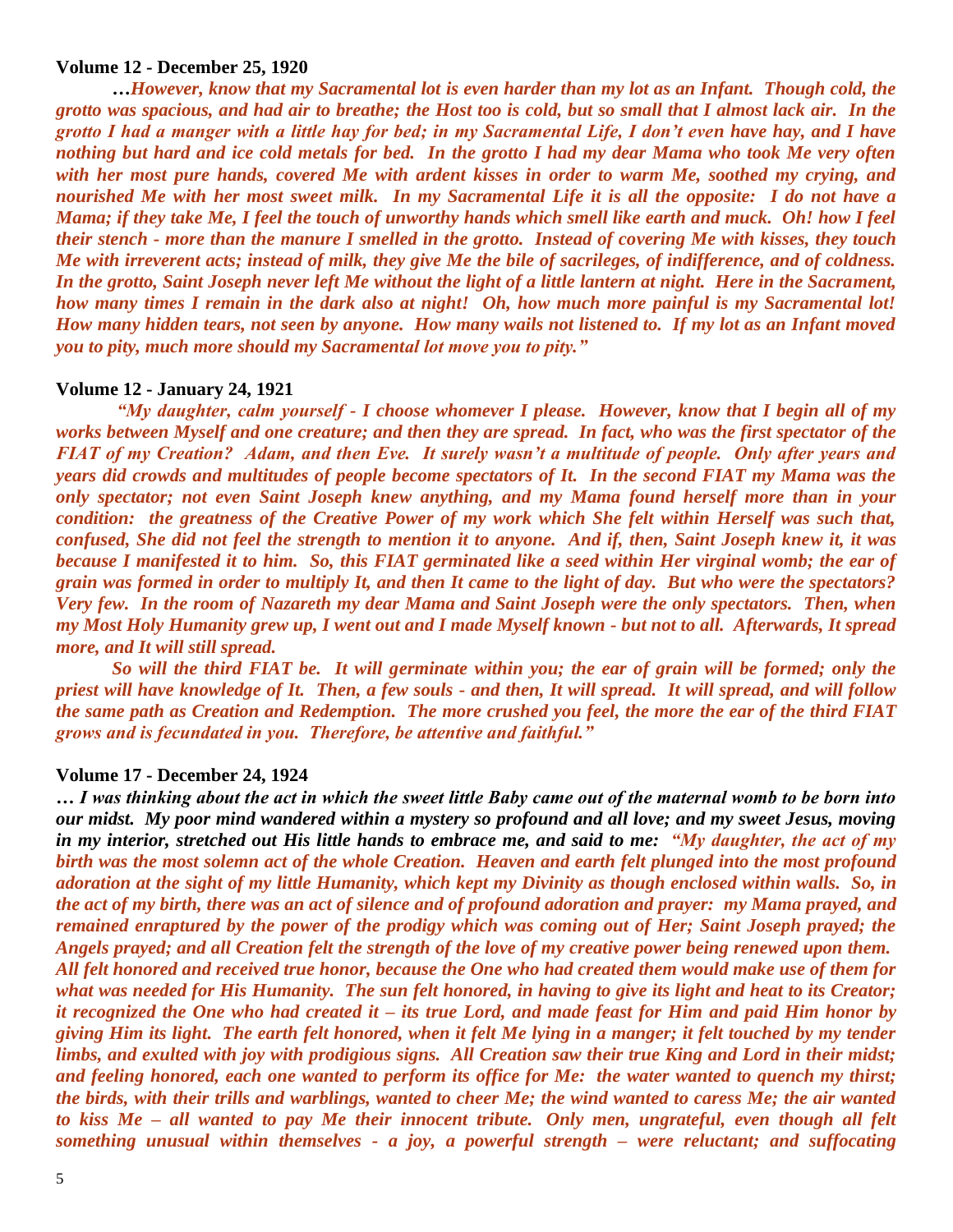*everything, they did not move. And even though I called them with tears, with moans and sobs, they did not move, except for some few shepherds. Yet, it was for man that I was coming upon earth! I was coming to give Myself to him, to save him, and to bring him back to my Celestial Fatherland. Therefore, I was all eyes to see whether he would come before Me in order to receive the great gift of my divine and human Life. So, the Incarnation was nothing less than placing Myself at the mercy of the creature. In the Incarnation I placed Myself at the mercy of my dear Mama; as I was born, Saint Joseph too was added, to whom I gave the gift of my Life. And since my works are eternal and not subject to ending, this Divinity, this Word who descended from Heaven, never withdrew from the earth, so as to have the occasion to give Himself continuously to all creatures. As long as I lived, I gave Myself in an unveiled manner; then, a few hours before dying, I made the great prodigy of leaving Myself in the Sacrament, so that, whoever wanted Me, could receive the great gift of my Life. I paid no attention either to the offenses they would give Me, or to their refusals to receive Me. I said to Myself: 'I have given Myself - I do not want to withdraw, ever. Let them do to Me whatever they want – I will always be theirs, and at their disposal'.*

## **Volume 19 - June 15, 1926**

*…The same will be for my Will: knowledge will give life to the fruits of my Will. This is why I wanted to renew what I did in Redemption, choosing another virgin, remaining hidden with her for forty years and more, segregating her from everyone as if in a new Nazareth, to be free with her to tell the whole story, the prodigies and the goods contained in It, so as to be able to form the life of my Will in you. And just as I chose Saint Joseph to be together with Me and my Mama, as our cooperator, tutor and vigilant sentry for Me and for the Sovereign Queen, in the same way, I have placed near you the vigilant assistance of my ministers, as cooperators, tutors and depositories of the knowledges, goods and prodigies contained in my Will. And since my Will wants to establish Its Kingdom in the midst of peoples, through you I want to deposit this celestial doctrine in my ministers as my new apostles, so that first I may form with them the link of connection with my Will, and then they may transmit it into the midst of peoples. If it were not so, or were not to be so, I would not have insisted so much on having you write, nor would I have permitted the daily coming of the priest, but I would have left all my work between Me and you. Therefore, be attentive and leave Me free to do what I want in you."*

*Now, who can say how confused I remained at this speaking of Jesus? I remained mute, and from the depth of my heart I repeated: 'Fiat, Fiat, Fiat…'*

#### **Volume 20 - December 25, 1926**

*… I was thinking of how unhappy was that grotto in which little baby Jesus was born; how exposed it was to all winds and to cold, so much as to make one numb with cold. Instead of men, there were animals which kept Him company. So I thought: 'Which prison was more unhappy and sorrowful – the prison of the night of His Passion, or the grotto of Bethlehem?' And my sweet baby added: "My daughter, the unhappiness of the prison of my Passion cannot be compared to the grotto of Bethlehem. In the grotto I had my Mama near Me, in body and soul. She was with Me, therefore I had all the joys of my dear Mama, and She had all the joys of Myself, Her Son, which formed our Paradise. The joys of a Mother who possesses her child are great; the joys of possessing a Mother are even greater. I found everything in Her, and She found everything in Me. Then there was my dear father Saint Joseph who acted as a father to Me, and I felt all the joys which he felt because of Me. In my Passion, instead, all of our joys were interrupted, because we were to give place to sorrow, and between Mother and Son, we felt the great pain of the nearing separation, sensible at least, which was to occur with my death. In the grotto the animals recognized Me, and honoring Me, they tried to warm Me with their breath. In the prison, not even men recognized Me, and in order to insult Me, they covered Me with spit and opprobrium. So, there is no comparison between the two."*

#### **Volume 30 - January 1, 1927**

*See, when I came upon earth, I wanted to give many examples and similes about how I wanted the human will to end. I wanted to be born at midnight, so as to break the night of the human will with the refulgent day of Mine. And even though at midnight the night continues and does not finish, it is yet the*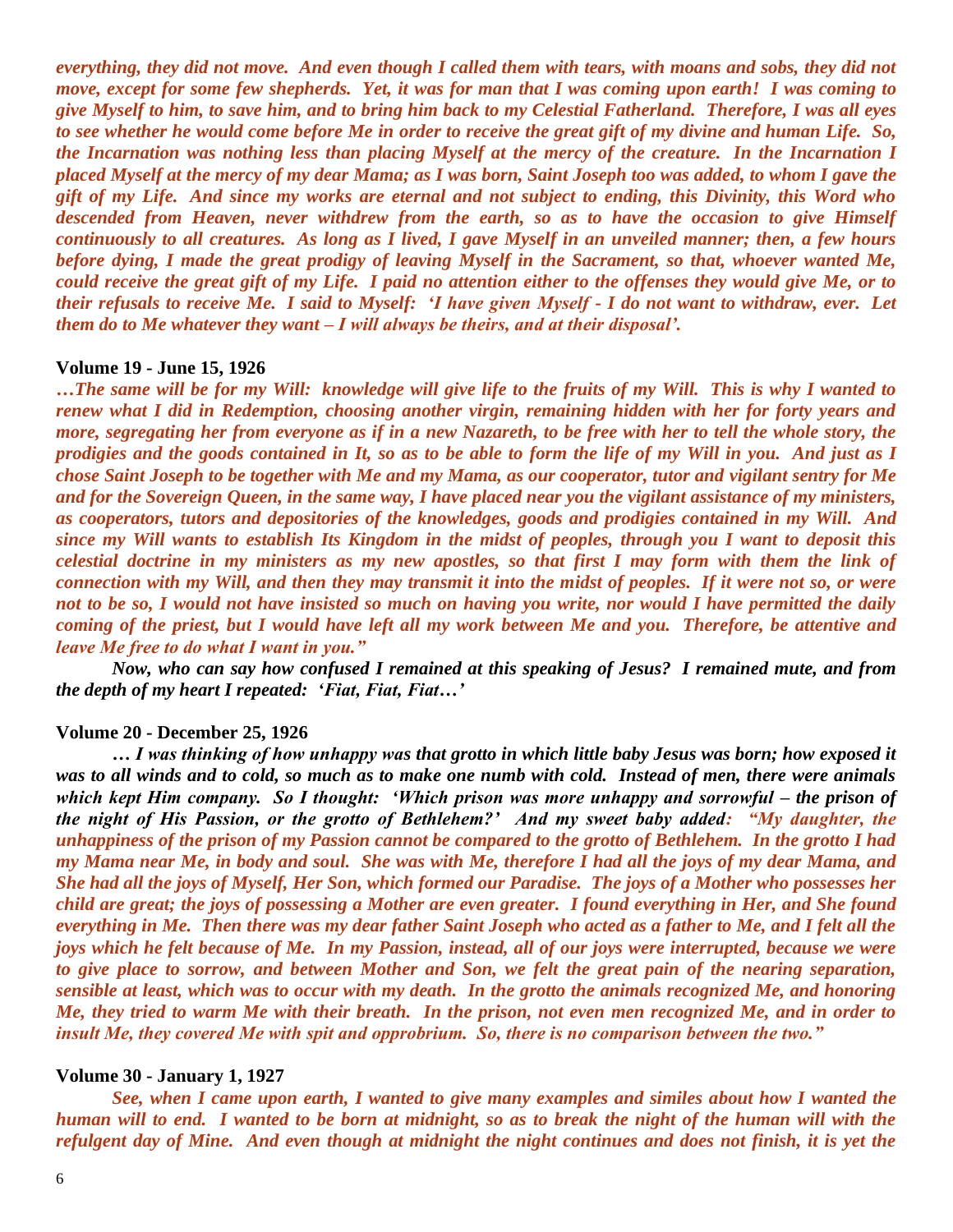*beginning of a new day; and my Angels, to honor my birth and to point out to everyone the day of my Will, from midnight on, enlivened the vault of the heavens with new stars and new suns, such as to turn the night into more than daylight. This was the homage that the Angels gave to my little Humanity, in which dwelled the full day of the sun of my Divine Will, and the call of the creature into the full day of It. Still little, I submitted Myself to the cruel cut of circumcision, which made Me shed bitter tears for the pain – and not only to Me, but with Me cried my Mama and dear St. Joseph. It was the cut of the human will that I wanted to make, so that all might let the Divine Will flow within that cut, and so that a broken will might have life no more - but only Mine, which had flowed within that cut in order to begin Its life again.* 

*Still little, I wanted to flee to Egypt. A tyrannical and iniquitous will wanted to kill Me – symbol of the human will which wants to kill Mine; so I fled, in order to say to all: 'Flee the human will, if you do not want Mine to be killed.' My whole life was nothing other than the call of the Divine Will into the human. In Egypt I lived like a stranger in the midst of that people – symbol of my Will, which they keep as though estranged within their midst; and symbolizing that whoever wants to live in peace and united with my Will, must live as though estranged to the human will. Otherwise, there will always be war between the two of them, because they are two irreconcilable wills.* 

*After my exile, I returned to my fatherland – symbol of my Will which, after Its long exile of centuries upon centuries, will return to Its dear fatherland, to reign in the midst of Its children. And as I went through these stages in my life, I kept forming Its Kingdom in Me, and I called It with incessant prayers, with pains and with tears, to come and reign in the midst of creatures. I returned to my fatherland and I lived hidden and unknown. Oh, how this symbolizes the sorrow of my Will which, while living in the midst of the peoples, lives unknown and hidden! And with my hiddenness, I impetrated that the Supreme Will might be known, in order to receive the homage and the glory which are due to It.* 

## **Volume 20 - January 6, 1927**

*…I was thinking about the Holy Magi, when they visited the little baby Jesus in the grotto of Bethlehem; and my always lovable Jesus told me: "My daughter, see the order of my Divine Providence: for the great portent of my Incarnation, I chose and used a Virgin, humble and poor; and the Virgin Saint Joseph as my custodian, who acted as a father to Me, and who was so poor that he needed to work in order to sustain our lives. See how in the greatest works – and the mystery of the Incarnation could not be greater – We use people whose outward appearance attracts no attention from anyone, because dignities, scepters, riches, are always fumes which blind the soul, and prevent her from penetrating into the celestial mysteries in order to receive a great act of God - and God Himself. But in order to manifest to the peoples the coming of Myself, Word of the Father, upon earth, I wanted and used royal authorities, learned and erudite men, so that, by their authority, they might diffuse the knowledges of the incarnate God and, eventually, also impose themselves to the peoples. In spite of this, the star was seen by everyone, yet only three of them move, pay attention and follow it. This says that, among all, these alone possessed a certain dominion over themselves, which formed a little empty space in their interior. So, beyond the appearance of the star, they felt my call which echoed within their interior; and heedless of sacrifices, of gossip, of mockeries – because their were leaving for an unknown place and they had to hear much of it – disregarding everything and dominating themselves, they followed the star united to my call, which resounded in their interior as more than a speaking star. It enlightened them, it attracted them, and said many things about the One whom they were to visit; and, drunk with joy, they followed the star.* 

## **Volume 21 - April 16, 1927**

*I was thinking about the pain of my Mama, when, sorrowful and pierced in Her Heart, She departed from Jesus, leaving Him dead in the sepulcher; and I thought to myself: 'How could She possibly have so much strength, as to be able to leave Him. It is true that He was dead, but it was always the body of Jesus. How could Her maternal love not consume Her, rather than letting Her take one step alone away from that extinguished body? What heroism - what strength!'*

*But while I was thinking of this, my sweet Jesus moved in my interior and told me: "My daughter, do you want to know how my Mama had the strength to leave Me? All the secret of Her strength was in my Will reigning in Her. She lived of a Will which was Divine - not human, and therefore She contained an*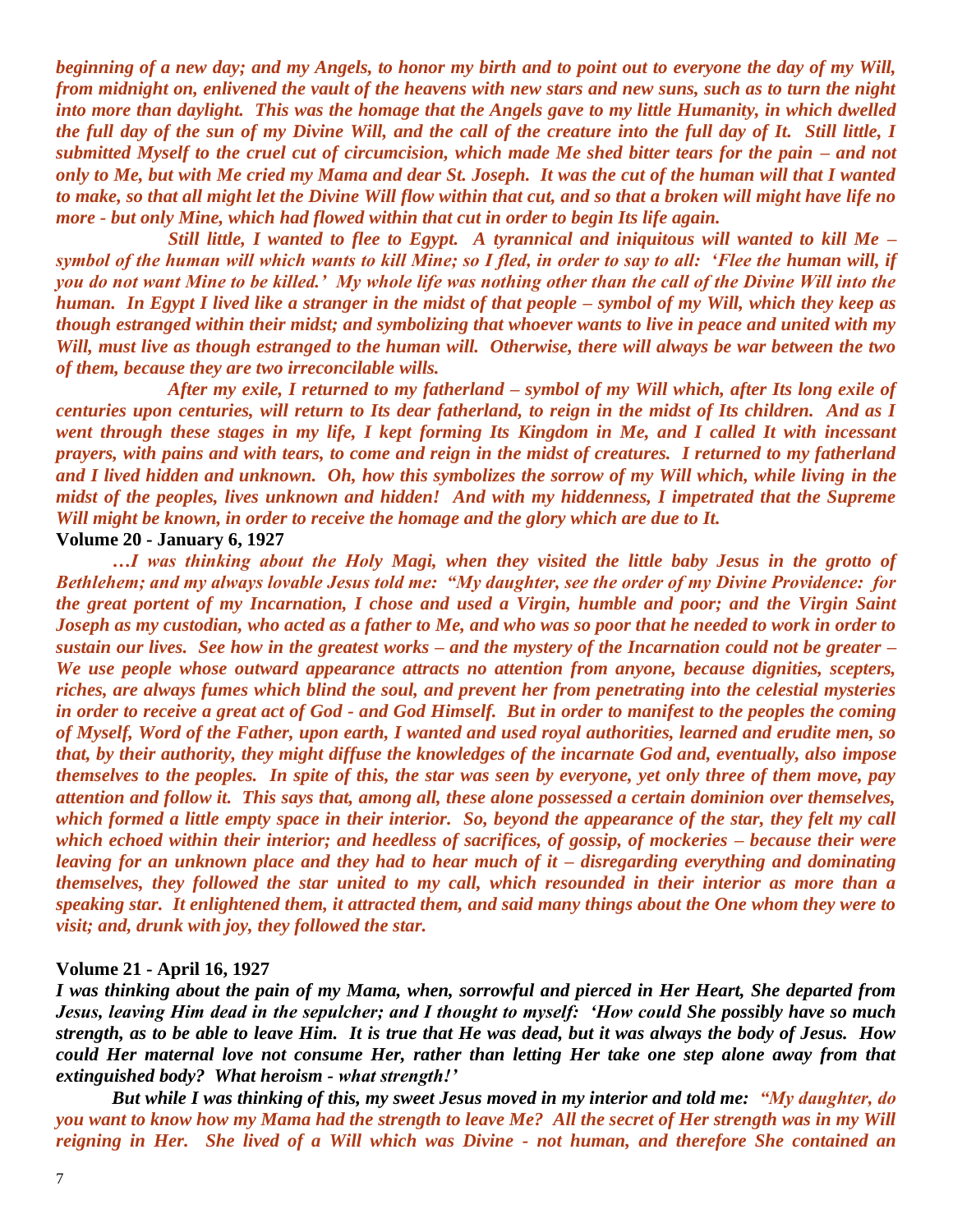*immeasurable strength. Even more, you must know that when my pierced Mama left Me in the sepulcher, my Will kept Her immersed within two immense seas – one of sorrow, and another, more extensive, of joys and beatitudes; and while that of sorrow gave Her all the martyrdoms, that of joys gave Her all the contentments. Her beautiful soul alone followed Me into Limbo, and was present at the feast that all the Patriarchs, the Prophets, Her father, Her mother and our dear Saint Joseph made for Me. Through my presence, Limbo became Paradise; and I could not do without letting the One who had been inseparable from Me in my pains, participate in this first feast of the creatures. Her joy was so great, that She had the strength to depart from my body, withdrawing and waiting for the fulfillment of my Resurrection, as the fulfillment of Redemption. Joy sustained Her in sorrow, and sorrow sustained Her in joy.*

*To one who possesses my Will, neither strength, nor power, nor joy may be lacking; rather, she has everything at her disposal. Do you not experience this within yourself? When you are deprived of Me and you feel consumed, the light of the Divine Fiat forms Its sea of happiness and gives you life."*

#### **Volume 21 - April 30, 1927**

*Oh, if the creatures could see what happens in the secret of our hearts, how surprised with amazement they would be! This happened when I and my Mama were on earth, as we were preparing, between the two of us, the Kingdom of Redemption – all the remedies which were needed so that everyone might find salvation. We did not spare sacrifices, nor work, nor life, nor prayers; and while we were all intent on thinking about everyone - on giving our life for all, no one would think about us; no one knew what we were doing. My Celestial Mama was the depository of the Kingdom of Redemption, and therefore She took part in all of the sacrifices, and in all of the sorrows. Only Saint Joseph knew what we were doing, but he did not take part in all of our sorrows.*

## **Volume 23 - March 11, 1928**

*I was following my Divine Fiat, doing my round in It; and as I arrived at the home of Nazareth in which my lovable Jesus had conducted His hidden life, in order to follow His acts, I was saying to Him: 'My Love, there is no act You do in which my 'I love you' does not follow You, to ask You, by means of your acts, for the Kingdom of your Will. My 'I love you' follows You everywhere – in the steps You take, in the words You speak, in the wood You hammer; and while You hammer the wood, You hammer the human will, that it may be undone, and your Divine Will may rise again in the midst of creatures. My 'I love you' flows in the water You drink, in the food You take, in the air You breath, in the rivers of love that pass between You and your Mama and Saint Joseph, in the prayers You do, in your ardent heartbeat, in the sleep You take. Oh! how I wish to be near You, to whisper to your ear: "I love You, I love You…. O Please! let your Kingdom come".'*

#### **Volume 24 - July 7, 1928**

*…while accompanying my sweet Jesus in the little room of Nazareth in order to follow His acts, I thought to myself: 'Certainly my beloved Jesus had the Kingdom of His Will during His hidden life. The Sovereign Lady possessed His Fiat, He was the Divine Will Itself, and Saint Joseph, in the middle of these seas of endless light – how could he not let himself be dominated by this Most Holy Will?' But while I was thinking of this, my Highest Good, Jesus, sighing with sorrow told me in my interior: "My daughter, indeed my Divine Will reigned in this house of Nazareth on earth as It does in Heaven. My Celestial Mama and I knew no other will, and Saint Joseph lived in the reflections of Our Will. But I was like a king without a people, isolated, without cortege, without army, and my Mama was like a queen without children, because She was not surrounded by other children worthy of Her to whom She could entrust Her crown of queen, so as to have the offspring of Her noble children all kings and queens. And I had the sorrow of being a king without a people; and if those who surrounded Me could be called a people, it was a sick people – some were blind, some mute, some deaf, some crippled, some covered with wounds. It was a people that gave Me dishonor not honor; even more, it did not even know Me, nor did it want to know Me. So, I was king only for Myself, and my Mama was queen without the long generation of Her offspring of royal children.*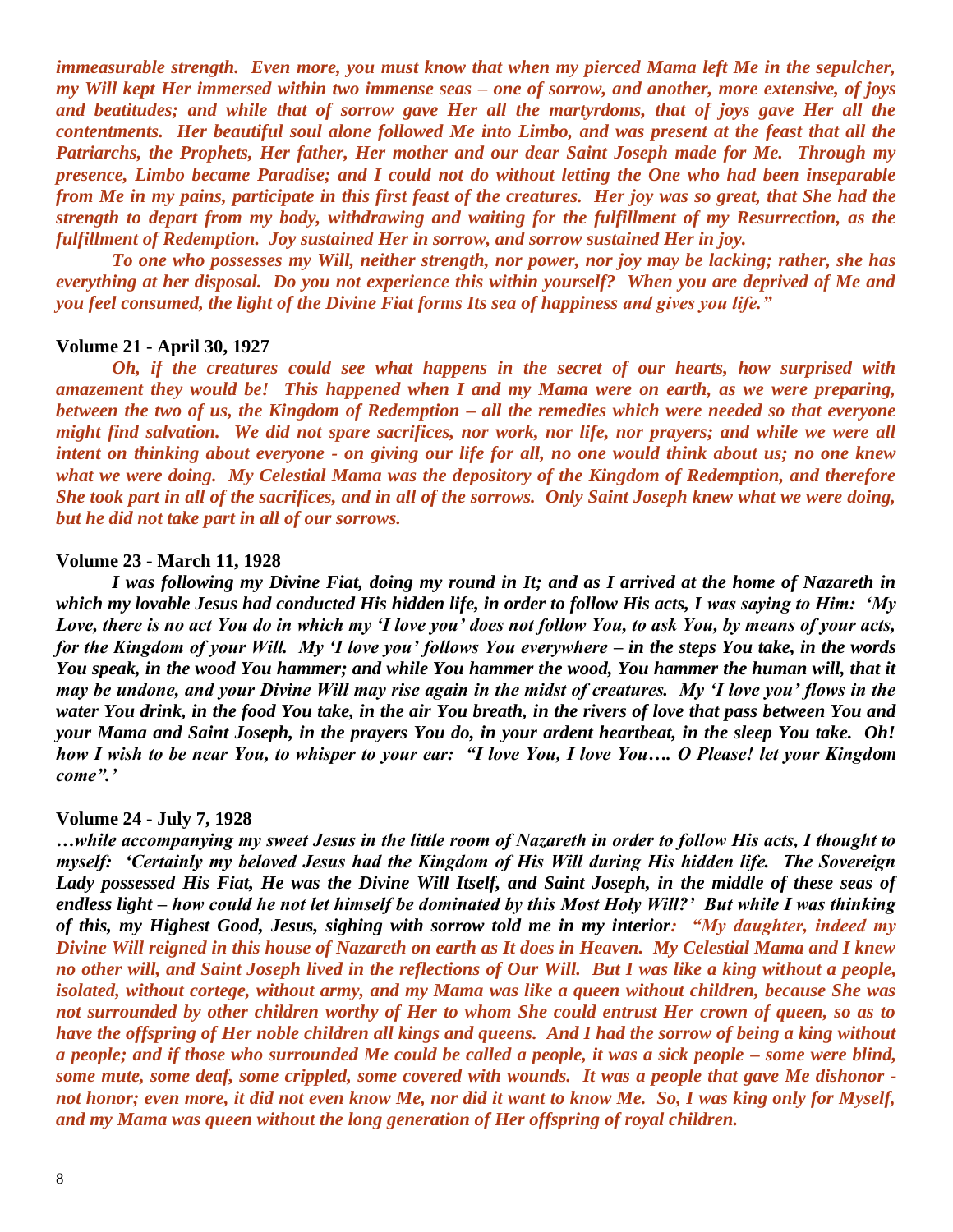*But in order to be able to say that I had my Kingdom, and to rule, I had to have ministers; and even though I had Saint Joseph as prime minister, one minister only does not constitute a ministry. I had to have a great army, all intent on fighting to defend the rights of the Kingdom of my Divine Will; and a faithful people that would have, as law, only the law of my Will. This was not so, my daughter; therefore I cannot say that, on coming upon earth, I had the Kingdom of my Fiat at that time. Our Kingdom was for Us only, because the order of Creation and the royalty of man were not restored. However, by the Celestial Mother and I living wholly of Divine Will, the seed was sown, the yeast was formed, to make Our Kingdom arise and grow upon earth. Therefore, all the preparations were made, all the graces were impetrated, all the pains were suffered, so that the Kingdom of my Fiat might come to reign upon earth. This is why Nazareth can be called the point of recall of the Kingdom of Our Will."*

#### **Volume 27 - October 21, 1929**

*"My daughter, my Divine Will reigns. It can be paralleled to Me, Eternal Word, who, in descending from Heaven, enclosed Myself in the womb of my Celestial Mother. Who knew anything? No one, not even Saint Joseph knew, at the beginning of my conception, that I was already in their midst. Only my inseparable Mama was aware of everything. So, the great portent of my descent from Heaven upon earth had occurred, and in reality; and while with my immensity I existed everywhere - Heaven and earth were immersed in Me, with my person I was enclosed in the maternal womb of the Immaculate Queen – no one knew Me, I was ignored by all.*

*And so, my daughter, here is the first step of the parallel between Me, Divine Word, when I descended from Heaven, and my Divine Will that takes Its first step to come to reign upon earth. Just as I directed my first steps toward the Virgin Mother, so did my Will direct Its first steps in you; and as It asked for your will and you surrendered it, It immediately formed Its first act of conception in your soul; and as It manifested Its knowledges, giving you as though many divine sips, It formed Its Life and gave start to the formation of Its Kingdom. But, for a long time, who knew anything? No one; only you and I were aware of everything; and after some time my representative, the one who directed you, became aware of what was happening in you – symbol of my representative, Saint Joseph, who was to appear as my father before creatures, and who, before I came out of the maternal womb, had the great honor and gift of knowing that I was already in their midst.*

*After the first steps I took the second: I went to Bethlehem to be born, and I was recognized and visited by the shepherds of that place. But they were not influential people, they kept for themselves the beautiful news that I had already come upon earth, therefore they did not occupy themselves with making Me known, with spreading Me everywhere, and I continued to remain the Jesus hidden and unknown to all. But, though unknown, I was already in their midst – symbol of my Divine Will: very often other representatives of mine have come to you, from afar and from nearby, who have listened to the beautiful news of the Kingdom of my Divine Will, the knowledges about It, and how It wants to be recognized. But, some for lack of influence, some of will, they did not occupy themselves with spreading It, and It remained unknown and ignored, even though It already exists in their midst; but because It is not known, It does not reign – It reigns only in you, just as I was only with my Celestial Mama and with my foster father Saint Joseph.*

*The third step of my coming upon earth is the exile, and I had this because the Holy Magi came to visit Me, who aroused some interest in searching for Me. This search of Me made Herod fearful, and instead of joining with them to come to visit Me, he wanted to plot against my life in order to kill Me, and by necessity I was forced to go into exile. Symbol of my Divine Will: very often it seems that they arouse some interest, that they want to make It known by publishing It. But – nothing! Some are taken by fear, some are afraid to compromise themselves, some do not feel like sacrificing themselves; now with one pretext, now with another, everything ends up in words, and my Divine Will remains exiled from the midst of creatures. And just as I did not depart for Heaven, but in the exile I remained in the midst of creatures, only with my Divine Mother and with Saint Joseph who knew Me very well and I formed their paradise on earth, while for the others it was as if I did not exist; in the same way, having formed Its Life in you with all the cortege of Its knowledges, if It does not receive the effects, the purpose for which It has made Itself known, how can my Fiat depart? In fact, when We decide to do a work, a good, no one can move Us. Therefore, in spite of the*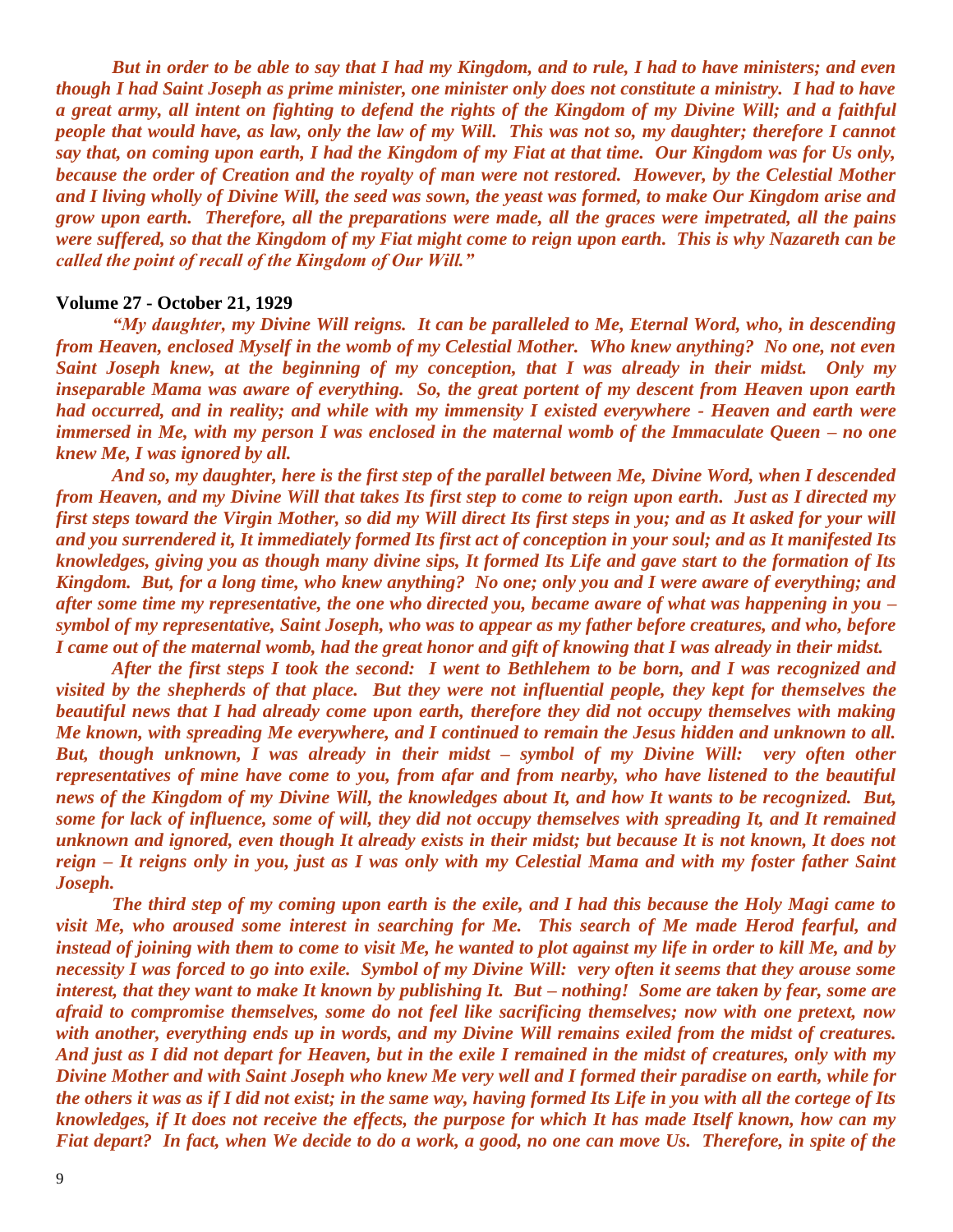*exile and of Its hiddenness, just as I did – doing my public life and making Myself known after thirty years of hidden life – so will my Divine Volition not be able to remain always hidden, but will obtain Its intent of making Itself known in order to reign in the midst of creatures. Therefore, be attentive, and know how to appreciate the great gift of my Divine Will in your soul."*

### **Volume 27 - January 30, 1930**

*I was thinking about how the Kingdom of the Divine Will could come upon earth, and in what way It may unfold. Who will be the first fortunate ones to have such a great good? And my sweet Jesus, making Himself seen, clasped me all to Himself, and giving me three kisses, told me: "My daughter, in the same way as the Kingdom of Redemption unfolded, so will the Kingdom of my Will unfold. It can be said that Redemption is making Its round throughout the whole world, a round which It has not yet entirely completed, because not all the peoples know about my coming upon earth, and therefore they are without its goods. Redemption keeps preparing and disposing the peoples for the Kingdom of my Divine Will. So, just as my Redemption had Its beginning, not in the whole world, but in the center of Judea, because in this nation there was the little core of those who were awaiting Me, there was She whom I had chosen as Mother, and Saint Joseph, who was to be my foster father - in this nation I had manifested Myself to the prophets by letting them know that I was going to come upon earth; it was right that, there where this was known, they be the first ones to have Me in their midst; and even though they were ungrateful, and many did not want to know Me, yet, who can deny that my Celestial Mama, the Apostles, the disciples, were from the Jewish nation, and that they were the first criers who exposed their lives to make known to the other nations my coming upon earth and the goods which are in my Redemption? – so it will be for the Kingdom of my Divine Fiat: the towns, the provinces, the kingdom, which will have been the first to know the knowledges about my Divine Will and Its expressed Will of wanting to come to reign in the midst of creatures, will be the first to receive the goods that Its Kingdom will bring. And then, making Its way with Its knowledges, It will do Its round in the midst of the human generations. My daughter, there is much analogy between the way in which Redemption unfolded and the way in which the Kingdom of my Divine Will will unfold. See, in my Redemption I chose a Virgin; in appearance She had no importance according to the world, either of riches, or of height of dignity or positions which would indicate Her; the very city of Nazareth was not important – a tiny little house was Her whole abode. But even though I chose Her from Nazareth, I wanted for it to belong to the capital city, Jerusalem, in which there was the body of the pontiffs and priests who then represented Me and announced my laws. For the Kingdom of my Divine Will I have chosen another virgin who, in appearance, has no importance, either of great riches or of height of dignity; the very city of Corato is not an important city, but it belongs to Rome, in which resides my representative on earth, the Roman Pontiff, from whom come my divine laws; and just as he makes it his duty to make my Redemption known to the peoples, so will he make it his duty to make known the Kingdom of my Divine Will. It can be said that one and the other will proceed in the same way and manner, as the Kingdom of my Supreme Fiat must unfold."*

#### **Volume 28 - June 2, 1930**

*…my daughter, I know where my aims tend to, what they must serve for, what I do, great and beautiful, when I choose a creature. What do they know? And this is why they have always something to say about my operating. And not even my short life down here was spared, when my Most Holy Humanity was in their midst and I was all love for them; and yet, if I drew too close to sinners, they had to say that it was not decorous for Me to deal with them. And I let them talk, and without giving importance to their talking, I did the facts, I drew closer to sinners, I loved them more in order to attract them to love Me. If I did miracles, they had something to say, because they believed I was the son of Saint Joseph; they had to say that the promised Messiah could not come from a carpenter, and they kept arousing doubts about my Divine Person, so much so, as to form clouds around the Sun of my Humanity. And I aroused the little breezes to get rid of the clouds, and I reappeared more blazing with light in their midst, in order to accomplish the purpose of my coming upon earth, which was Redemption.*

*Therefore, do not be surprised that they have found something to say on the way I have conducted Myself with you; and even though they have formed clouds around the operating I have had with you, I will*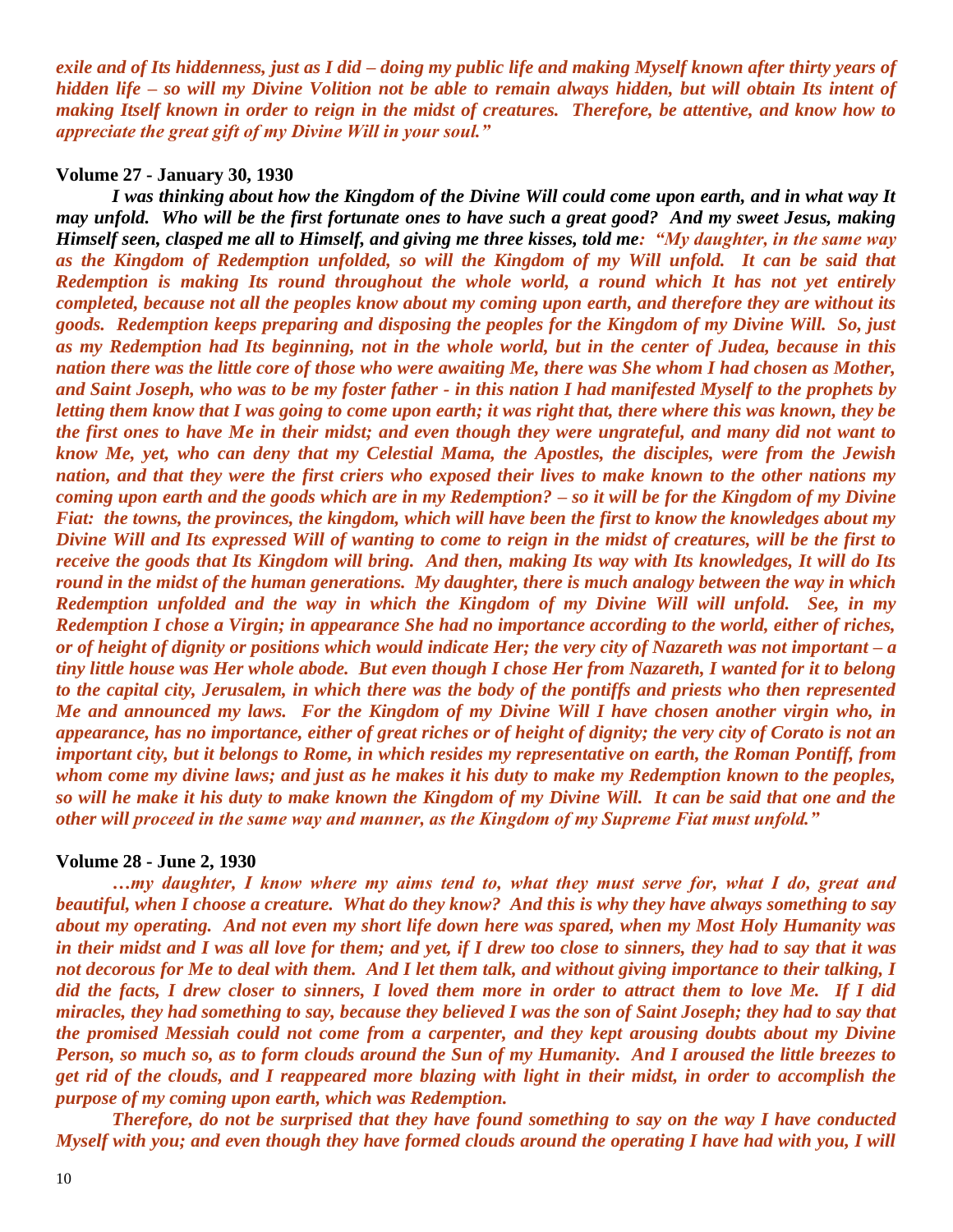*arouse my little breezes to get rid of these clouds. And if they love the truth, they will know that the way I have conducted Myself with you, even though I have not used it with other souls, was necessary to Our Love, because it was to serve Our very Will, in order to make It known and to make It reign."*

## **Volume 29 - May 31, 1931**

*…I continued my acts in the Divine Fiat, and my poor mind paused in the little house of Nazareth, where the Queen of Heaven, the Celestial King Jesus, and Saint Joseph, were in possession of and lived in the Kingdom of the Divine Will. So, this Kingdom is not foreign to the earth; the house of Nazareth, the little family that lived in It, belonged to this Kingdom and kept It in full force. But while I was thinking about this, my great King Jesus told me: "My daughter, indeed the Kingdom of my Divine Will has existed upon earth, and therefore there is the sure hope that It will return again to Its full force. Our house of Nazareth was Its true Kingdom; however, We were without peoples. Now, you must know that each creature is a Kingdom; therefore, one who lets the Divine Will reign within herself can be called a little Kingdom of the Supreme Fiat. So, she is a tiny little house of Nazareth that We have upon earth; and, though little, since Our Will is in her, reigning, Heaven is not closed for her; she observes the same laws of the Celestial Fatherland, she loves with the same love, feeds herself with the foods from up there, and is incorporated into the Kingdom of Our interminable regions. Now, in order to form the great Kingdom of Our Will upon earth, first We will make the many tiny little houses of Nazareth – that is, the souls who will want to know It in order to let It reign within themselves. I Myself, and the Sovereign Queen, will be at the head of these tiny little houses, because, We having been the first to possess this Kingdom on earth, it is Our right, which We will not surrender to anyone, to be the directors of them. Then, with these tiny little houses, repeaters of Our house of Nazareth, We will form many little states of Ours, many provinces, which, after they have been formed well, and ordered like many little Kingdoms of Our Will, will fuse together and will form one single Kingdom and one great people. Therefore, in order to have Our greatest works, Our way of acting is to begin, first alone, one on one with one single creature; when We have formed this one, We make her a channel in order to enclose in Our work two or three more creatures; then We expand, forming a small group, and then We expand it so much as to take the whole entire world. Our works begin in the isolation of God and the soul, and end by continuing their life in the midst of entire peoples. And when there is the beginning of a work of Ours, it is the sure sign that it will not die at birth; at the most, it may live hidden for some time, but then it will go out and will have its perennial life. Therefore, always forward do I want you in my Divine Will."*

#### **Volume 30 - March 20, 1932**

*…In fact if I might not have manifested to you that I can give and want to give my Divine Will dominating and reigning in the midst of creatures, you would have been indifferent like all the others for a good so great. So that your interest, your prayers have been effects and parts of that which you have known. And I myself when I came upon the earth, [in] the thirty years of my hidden life it can be said that I apparently didn't do good to anyone, nor did even one know me. I remained in the midst of them unobserved, the whole good was developed between me and the Celestial Father, my Celestial Mother and dear St. Joseph, because they knew who I was; all the others [knew] nothing. Instead when I went out from my hideaway and openly made myself known saying that I was really the promised Messiah, their Redeemer and Savior, and although with having made myself known I attracted on me calumnies, persecutions, contradictions, anger, hatred of the Hebrews and the Passion and death itself. All these evils that as copious rain rained on me had the beginning in making myself known, I affirmed that which I really was, the Word Eternal descended from heaven in order to save them. So very true that even when I (was) in the house of Nazareth, not knowing who I was, no one said anything of me, nor did they slander me nor did they hurt me. As I revealed myself all the evils fell on me. But this was necessary to make myself known, otherwise I would have left again for heaven without completing the purpose for which I came upon the earth. Instead with making myself known, in spite that I attracted so many evils, in the midst of this abyss of evils I formed my Apostles, announced the Gospel, worked prodigies, and my knowledge instigated my enemies to make me suffer so many sufferings, even to give me death on the cross. But I obtained my intent, that so many would know me in the midst of so many that didn't want to know me, and to complete my Redemption. I knew that,*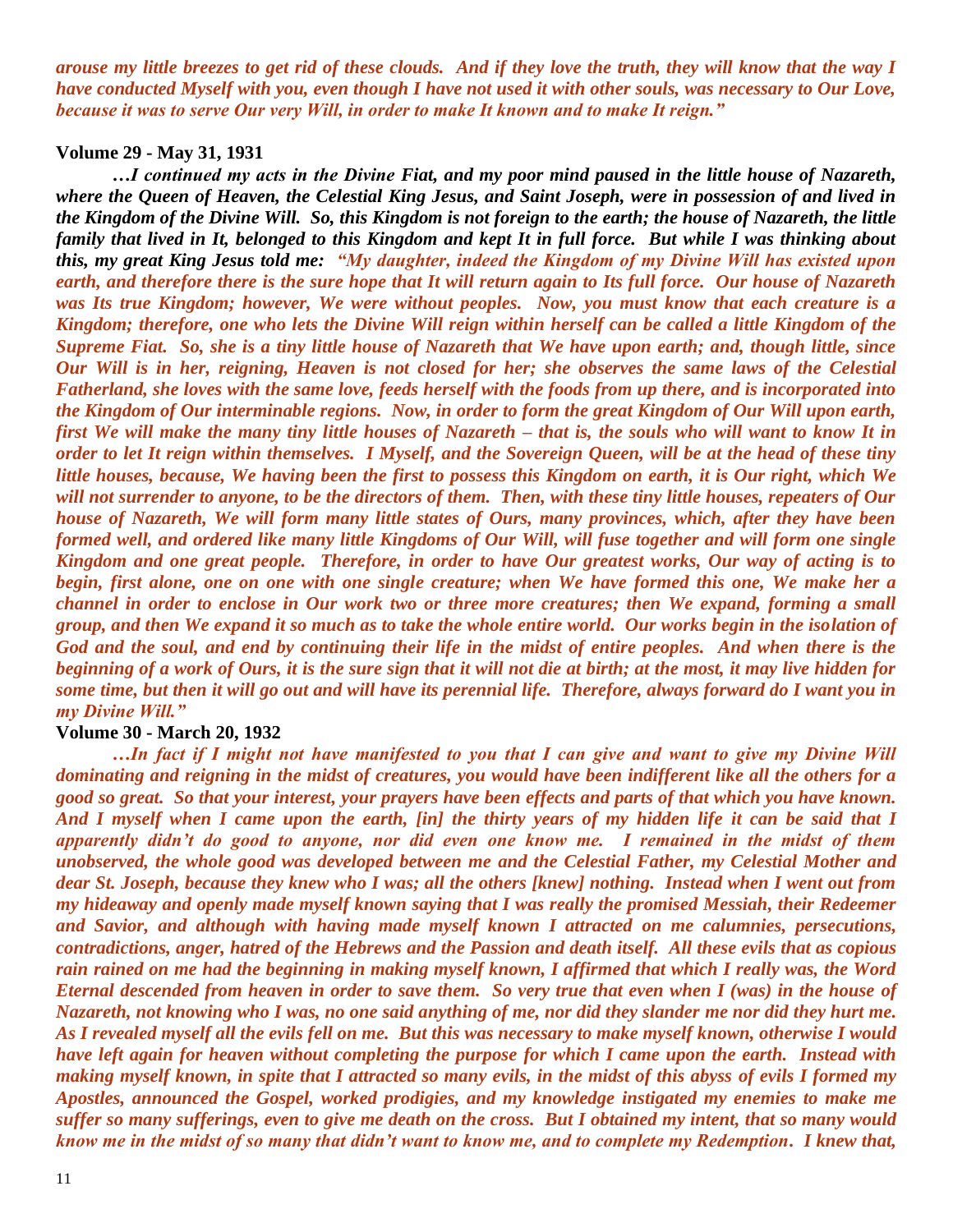*with making myself known, the perfidy and pride of the Hebrews would have done so much. But it was necessary to make myself known, because a person, a good if it isn't known it is not bearer of life nor of good. The good, the truths not known remain impeded in itself without fecundity, as so many sterile mothers that finish with their generation.*

## **Volume 32 - April 16, 1933**

*"My blessed daughter, listen still to my long story of love, I could say that it is an interminable chain of incessant love, not ever interrupted, after all I created the creature in order to love her, in order to hold her united with me, and not loving her I would go against my own Will, I would act against my own nature that is all love, and then I created her because I felt the need to express my love, and to make her feel the sweet continuous whisper, 'I love you, I love you, I love you'. Now, you should know that since I was conceived, and in the whole course of my life, in all the acts that I did, I enclosed within love, conquest, triumph, my work was very different from that of creatures, the doing and not to do, the suffering and not to suffer, it was in my power, my omniclairvoyance didn't hide anything from me, and I first put my Will in my acts, I enclosed (the) fullness of sanctity, (the) fullness of love, (the) fullness of all goods, and then with all knowledge I exhibited myself to work or suffer, according to what I myself wanted, and with this I became conqueror and triumphator of my acts, but do you know for whom I made these conquests and these triumphs? for creatures, I loved them too much, and I wanted to give, I wanted to be the conquering Jesus, to give them my conquests and my triumphs myself in order to conquer them. So that my life down here, was none other than a continuous act of heroic love, that never says enough to conquests and triumphs, in order to make my children happy, and I did this in everything, if I put myself to walk, I held the virtue to be able to find myself from one city to the other without making use of my steps, but I wanted to walk, in order put in every step my love, in every step that raced, raced, and I made myself conqueror and triumphator of my steps, oh! if creatures might pay attention to me, they would have felt in my steps the continuous cry: I race, I race in search of creatures, in order to love them and to be loved. Thus if I worked with St. Joseph in order to procure the necessities of life, it was love that raced, they were conquests and triumphs that I made, because one Fiat was enough for me in order to have everything at my disposition, and making use of my hands for a little profit, the Heavens were stupefied, the Angels remained enraptured and mute in seeing me abase myself to the humblest actions of life, but my love had its outlet, it filled, overflowed in my acts, and I was always the divine conqueror and triumphator. For me taking food was not necessary, but I took it in order to make love race more and make new conquests and triumphs. So that I gave course to the most humble and base things of life, that was not necessary for me, but I did it in order to form so many distinct ways in order to make my love race, and form new conquests and triumphs over my Humanity, in order to make a gift of them to whom I loved so much, and therefore, one who doesn't receive my love, and doesn't love me, forms my hardest martyrdom, and puts my love on (the) cross. But I pass ahead, in order to form the Redemption one tear of mine, one sigh was enough, but my love would not have remained content, being able to give and to do more, my love would have remained impeded in itself and would not have been able to give the boast of saying: 'I have done everything, I have suffered everything, I have given you everything, my conquests are superabundant, my triumph is complete'; I can say that I arrived even to confound human ingratitude with my love, with my excesses and with unheard of sufferings, hence I myself in every suffering put the intensity of the most intense and bitter sorrow, the most humiliating confusions, the cruelest barbarities and afterwards I equipped it for me with all the most sorrowful effects, that only a man and God could suffer, I exhibited myself to suffer it, and oh, the admirable conquests in my sufferings and the full triumph that my love made, no one would have been able to touch me if I might not want it, and here there is the whole secret, my sufferings were voluntarily wanted by me, and therefore they contain the miraculous secret, the conquering strength, the love that moves one to remorse, and they hold the virtue to sweep away the whole world and change the face of the earth."*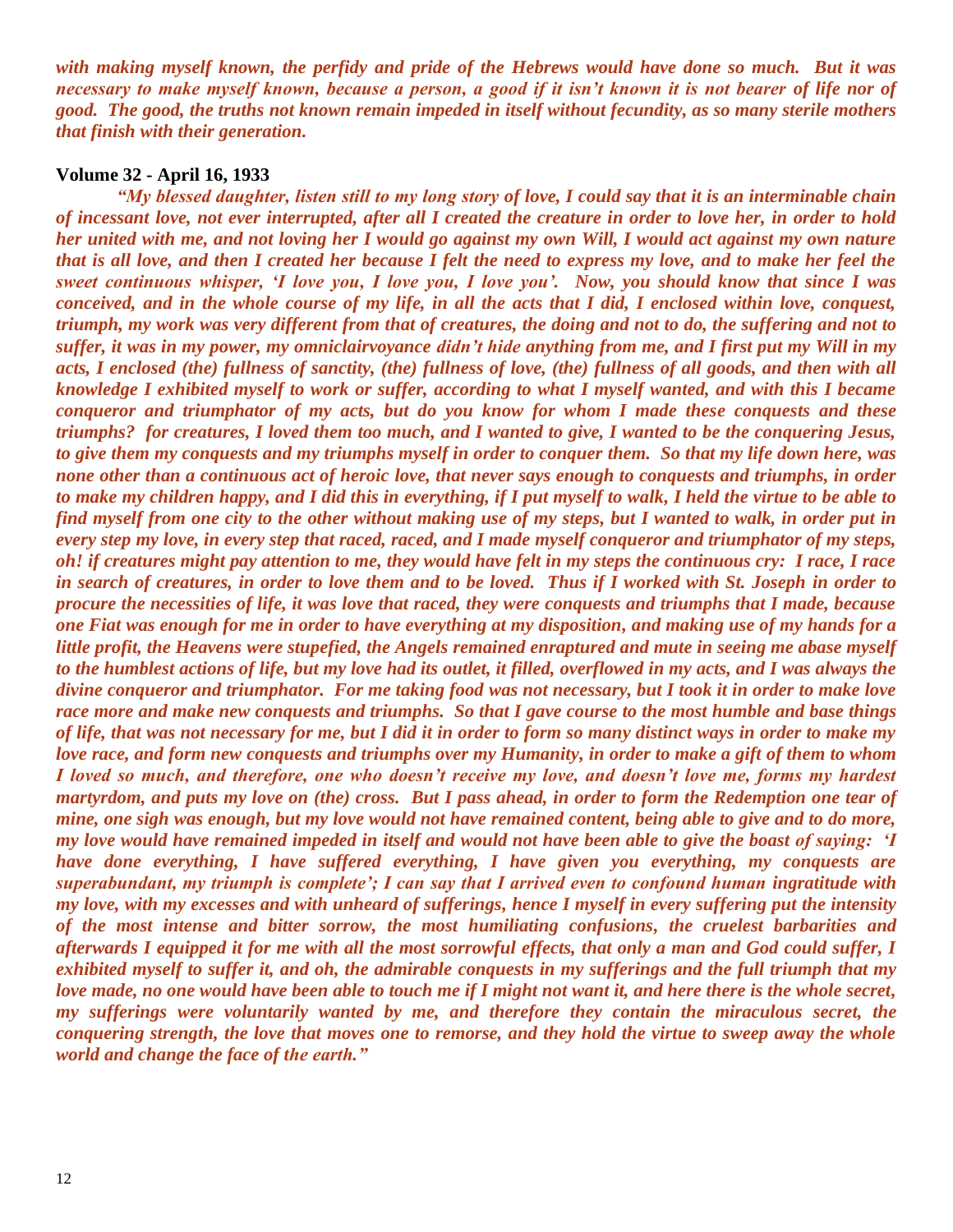## **Day Seventeen –**

## **The Queen of Heaven in the Kingdom of the Divine Will**

*Now, my child, listen to Me: I continued my life in the temple and my little escapes up there to my Celestial Fatherland. I had my rights as daughter to make my little visits to my Divine Family which, more than Father, belonged to Me. But what was not my surprise when in one of these visits the Divine Persons made known to Me that it was Their Will for Me to leave the temple; first, to unite myself in bond of marriage, according to the manner of those times, to a holy man called Joseph; and then, to withdraw together with him to live in the house of Nazareth.*

*My child, in this step of my life it apparently seemed that God wanted to put Me to the test. I had never loved anyone in the world, and since the Divine Will extended through my whole being, my human will never had one act of life; therefore, the seed of human love was missing in Me. How could I love a man in the human order, though he might be a great saint? It is true that I loved everyone, and that my love for all was so great that my love of Mother kept them inscribed in my maternal Heart, one by one, with indelible characters of fire; but this was all in the divine order. Human love, compared to the divine, can be called shadows, shadings - atoms of love. Yet, my child, what apparently seemed to be a trial and as though foreign to the sanctity of my life, was admirably used by God to fulfill His designs, and to grant Me the grace for which I so much longed – that is, the descent of the Word upon earth. God gave Me the safeguard, the defense, the help, such that no one could talk about Me – about my honesty. Saint Joseph was to be the cooperator - the tutor, who was to take care of that bit of the human which We needed - as well as the shadow of the celestial Paternity, in which our little celestial family on earth was to be formed.*

*So, in spite of my surprise, immediately I said: "Fiat", knowing that the Divine Will would not harm me, or prejudice my sanctity. Oh, had I wanted to put in one act of my human will, even in the aspect of not wanting to know man, I would have sent to ruin the plans of the coming of the Word upon earth! Therefore, it is not the diversity of states that prejudices sanctity, but the lack of Divine Will, and of the fulfillment of one's own duties to which God calls the creature. All states are holy, marriage too, provided that the Divine Will is present, as well as the exact sacrifice of one's own duties. But the great part are indolent and lazy, and not only do they not become saints, but of their own state, some make a purgatory, and some a hell.*

*So, as I learned I was to leave the temple, I did not say a word to anyone, waiting for God Himself to move the external circumstances to make Me fulfill His adorable Will, as in fact happened. The superiors of the temple called Me and let Me know that it was their will, and also the custom of those times, that I prepare myself for marriage. I accepted. Miraculously, among many, the choice fell upon Saint Joseph; so the marriage was made and I left the temple.*

*Therefore, I beg you, child of my Heart, that in all circumstances you take to heart the Divine Will alone, if you want the divine designs to be accomplished over you.*

## **Day Eighteen - The Queen of Heaven in the Kingdom of the Divine Will**

*Now, my dear child, listen to Me: I left the temple with the same courage with which I entered it, and only to do the Divine Will. I went to Nazareth and I no longer found my dear and holy parents. I was accompanied only by Saint Joseph, and I saw in him my good angel whom God had given Me for my custody, though I had cohorts of angels that accompanied Me on the journey. All created things made bows of honor for Me, and I, thanking them, gave each created thing my kiss and my greeting as Queen. And so we arrived at Nazareth.*

*You must know that Saint Joseph and I looked at each other with modesty and felt our hearts swollen, because each one wanted to let the other know that we were bound to God with a vow of perennial virginity. Finally, silence was broken, and both of us manifested our vow. Oh, how happy we felt! Thanking the Lord, we promised to live together as brother and sister. I was most attentive in serving him; we looked at each other with veneration, and the dawn of peace reigned in our midst. Oh, if all would reflect themselves in Me by imitating Me! I adapted Myself very much to an ordinary life; I would let nothing appear outside of the great seas of grace I possessed.*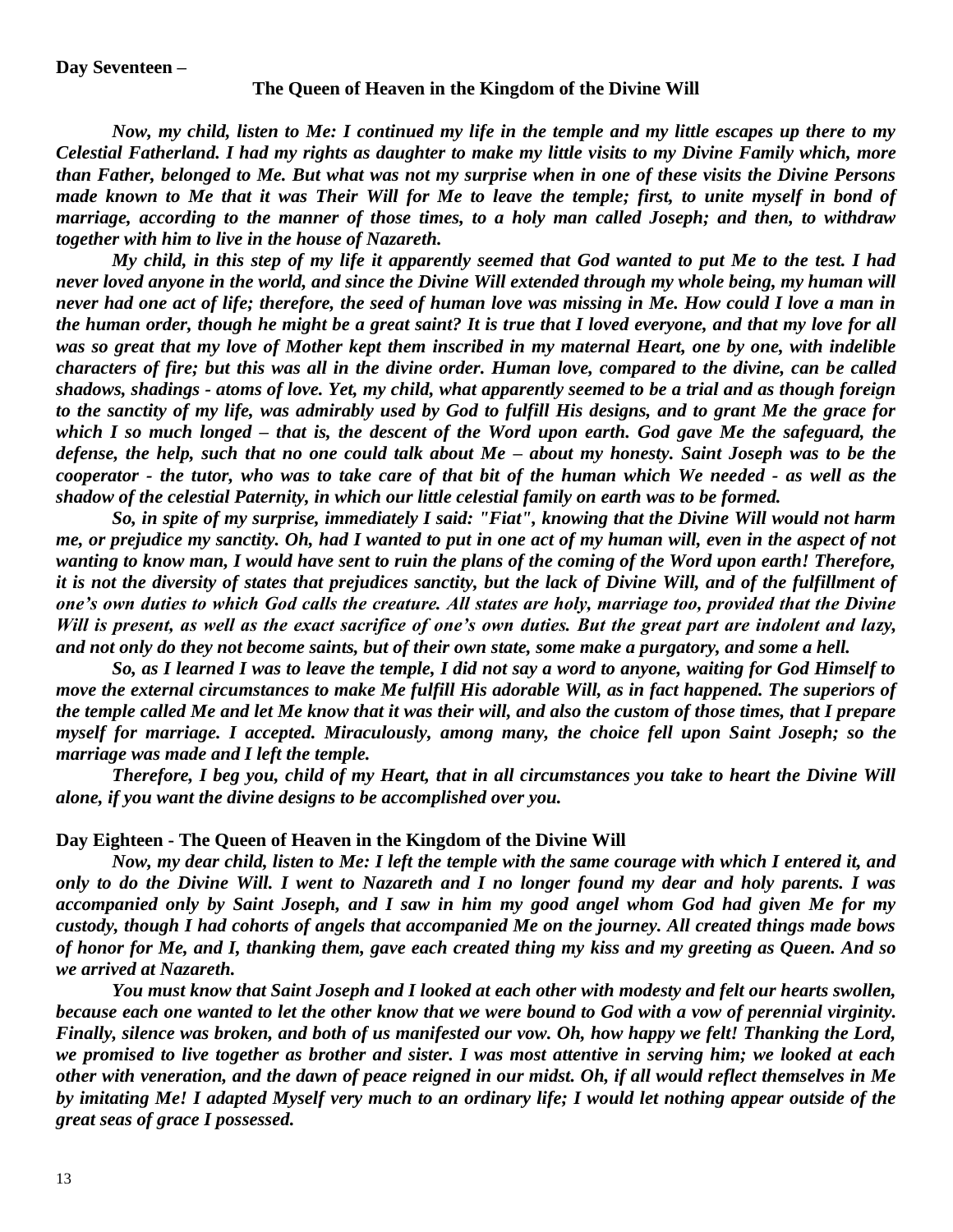**Meditation 1 - The Queen of Heaven in the Kingdom of the Divine Will.** 

*My child, give Me your hand now, and follow Me, as I continue to give you my lessons.*

*So I departed from Nazareth, accompanied by Saint Joseph, facing a long journey, and crossing mountains to go visit Elisabeth in Judea, who, in her advanced age, had miraculously become a mother.*

*I went to her, not to make a simple visit, but because I burned with the desire to bring her Jesus. The fullness of grace, of love and of light that I felt within Me, pushed Me to bring, to multiply – to increase a hundredfold the life of my Son in creatures.*

*Yes, my child, the love of Mother which I had for all men, and for you in particular, was so great that I felt the extreme need to give my dear Jesus to everyone, that all might possess Him and love Him. The right of Mother, given to Me by the Fiat, enriched Me with such power as to multiply Jesus as many times as there are creatures who want to receive Him. This was the greatest miracle I could perform: to have Jesus ready to give to whomever desired Him. How happy I felt!*

*How I wish that you too, my child, in approaching and visiting people, would always be the bearer of Jesus, capable of making Him known, and yearning to make Him loved.*

*After many days of travel, finally I arrived in Judea, and I hastened to the house of Elisabeth. She came toward Me in feast. At the greeting I gave her, marvelous phenomena occurred. My little Jesus exulted in my womb, and fixing little John in the womb of his mother with the rays of His Divinity, He sanctified him, gave him the use of reason, and made known to him that He was the Son of God. And John leaped so vigorously with love and with joy that Elisabeth was shaken. Touched by the light of the Divinity of my Son, she too recognized that I had become the Mother of God; and in the emphasis of her love, trembling with gratitude, she exclaimed: "Whence comes to me so much honor, that the Mother of my Lord would come to me?"*

*I did not deny the highest mystery; rather, I humbly confirmed it. Praising God with the song of the Magnificat – sublime canticle, through which the Church continuously honors Me - I announced that the Lord had done great things in Me, His servant, and that because of this, all peoples would call Me blessed.*

*My child, I felt devoured with the desire to pour out the flames of love that consumed Me, and to reveal my secret to Elisabeth, who also longed for the Messiah to come upon earth. A secret is a need of the heart which is revealed, irresistibly, to persons who are capable of understanding each other.*

*Who can ever tell you how much good my visit brought to Elisabeth, to John, and to their whole household? Everyone was sanctified, filled with gladness, felt unusual joys, and comprehended things unheard-of. John, in particular, received all the graces which were necessary for him, to prepare himself to be the Precursor of my Son.*

*Dearest child, the Divine Will does great and unheard-of things wherever It reigns. If I worked many prodigies, it was because It had Its royal place in Me. If you let the Divine Will reign in your soul, you too will become the bearer of Jesus to the creatures – you too will feel the irresistible need to give Him to all!*

### *Day Twenty-two - The Queen of Heaven in the Kingdom of the Divine Will.*

**Now, child of my Heart, while you are all intent on longing for little Baby Jesus, pay attention and listen to Me. You must know that it was midnight when the little newborn King came out of my maternal womb. But the night turned into day; the One who was the Lord of light put to flight the night of the human will, the night of sin, the night of all evils; and as a sign of what He was doing in the order of souls, by means of His usual omnipotent Fiat the midnight turned into most refulgent daylight. All created things ran to praise their Creator in that little Humanity. The sun ran to give its first kisses of light to little Baby Jesus, and to warm Him with its heat; the ruling wind purified the air of the stable with its waves, and with its sweet moaning said to Him: "I love You"; the heavens were shaken from their very foundations; the earth exulted and trembled down to the abyss; the sea roared with its gigantic waves. In sum, all created things recognized that their Creator was now in their midst, and they all competed in singing His praises. The very Angels, forming light in the air, with melodious voices which all could hear, said: "Glory to God in the highest, and peace on earth to men of good will! The Celestial Baby is now born in the grotto of Bethlehem, wrapped in poor swaddling clothes…" - so much so, that the shepherds who were in vigil, listened to the Angelic voices and ran to visit the little divine King.**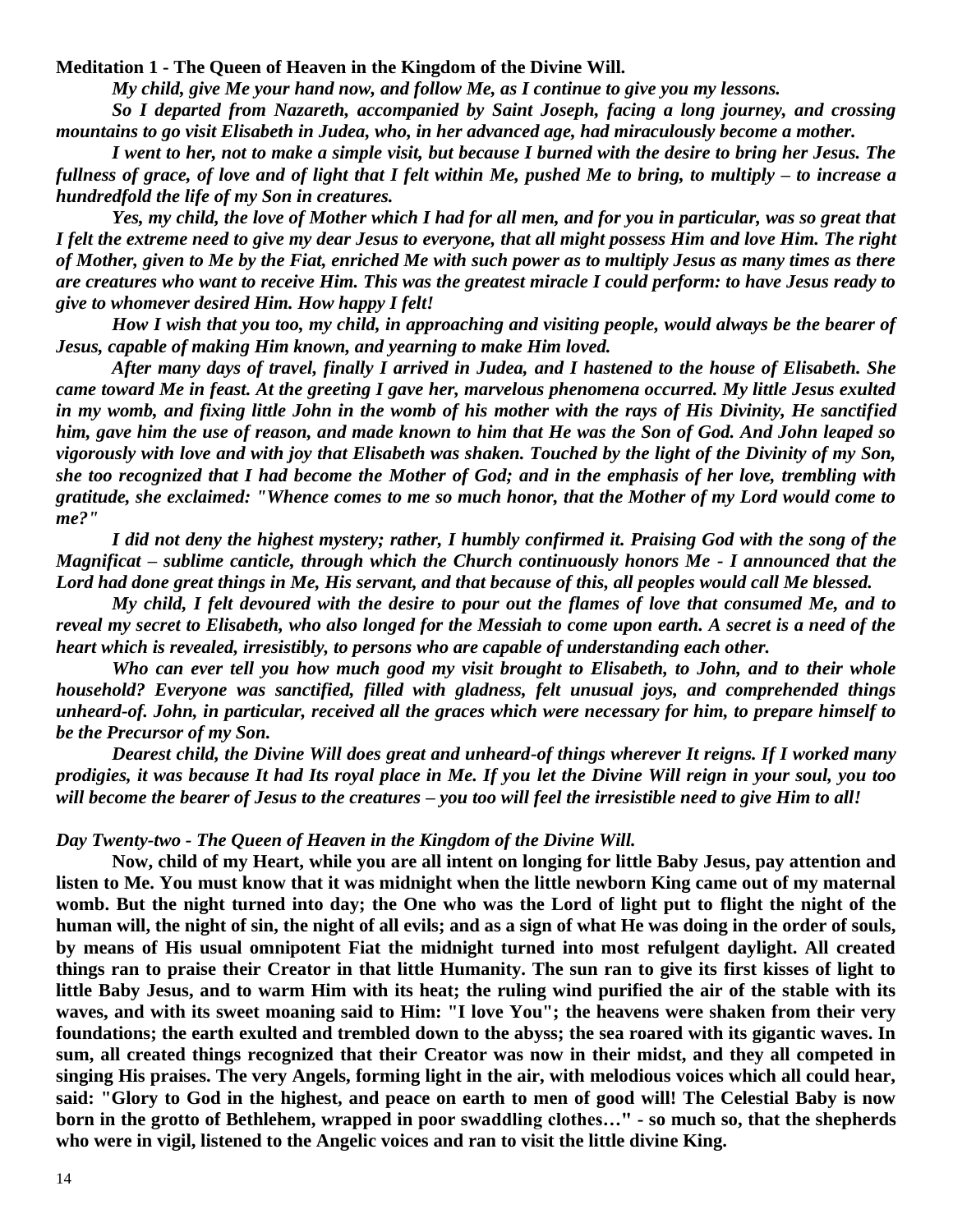**My dear child, continue to listen to Me. As I received Him into my arms and gave Him my first kiss, I felt the need of love to give something of my own to my little Son; and offering Him my breast, I gave Him abundant milk – milk formed in my person by the Divine Fiat Itself, in order to nourish little King Jesus. But who can tell you what I felt in doing this, and the seas of grace, of love, of sanctity, that my Son gave to Me in return? Then I wrapped Him in poor but clean little clothes, and I placed Him in the manger. This was His Will, and I could not do without executing it. But before doing this, I shared Him with dear Saint Joseph, placing Him in his arms. Oh, how he rejoiced! He pressed Him to his heart, and the sweet little Baby poured torrents of grace into his soul. Then, together with Saint Joseph, we arranged a little hay in the manger, and detaching Him from my maternal arms, I laid Him in it. Your Mama, enraptured by the beauty of the divine Infant, remained kneeling before Him most of the time. I put all my seas of love into motion, which the Divine Will had formed in Me, to love Him, adore Him, and thank Him.**

### **Meditation 2 - The Queen of Heaven in the Kingdom of the Divine Will.**

*Now, you must know that only eight days had passed from the birth of the Divine Infant. Everything was feast and happiness; the very Creation, taking a festive attitude, celebrated Its Baby Creator. But duty interrupted our joys, because in those times there was a law that all firstborn sons were to undergo the cruel cut of circumcision. My Heart of Mother bled with sorrow in having to submit my dear Son, my Life, my own Creator, to such a bitter pain. Oh, how I would have wanted to take His place! But the Supreme Volition imposed Itself on my love, and giving Me heroism, commanded Me to circumcise the Baby God. My child, you cannot comprehend how much it cost Me; but the Divine Fiat won, and I obeyed, united with Saint Joseph. In mutual agreement, we had my dear Son circumcised. At the painful cut, I felt my Heart being torn, and I cried. Saint Joseph cried too, and my dear Baby sobbed, and His pain was such that He shivered, and looking at me, He sought help. What an hour of pain and spasm for the three of us! It was such that, more than a sea, it engulfed all creatures, to bring them the first pledge and the very Life of my Son, to place them in safety.*

*Now, blessed child, you must know that this cut enclosed profound mysteries: first, it was the seal that impressed in the little Humanity of the Celestial Baby His brotherhood with the whole human family; and the blood He shed was the first disbursement before Divine Justice in order to ransom all human generations. The dear Baby was innocent - He was not obliged by the law; but He wanted to submit Himself, first, to give the example; and then, to infuse trust and courage, saying to all: "Do not fear; I am your little brother, similar to you. Let us love one another, and I will place you all in safety. I will bring you all to my Celestial Father, as my dear brothers."*

*My child, what an example the Celestial Baby gives! He, Who is the Author of the law, obeys the law. He is born only eight days ago, yet He makes it a duty for Himself, submitting Himself to the cruel cut of circumcision; an indelible cut - as indelible as the union He came to form with degraded humanity. This says that sanctity is in doing one's own duty, in the observance of the laws, and in fulfilling the Divine Will. Sanctity without duty does not exist. It is duty that places order, harmony, and the seal on sanctity.*

*Furthermore, my child, you must know that as Adam withdrew from the Divine Will, after his short life of innocence, his human will was wounded, more than by a deadly knife, and through this wound entered sin and passions. He lost the beautiful day of the Divine Will, and degraded himself so much as to arouse pity. So, after the joys of His birth, my dear Son wanted to be circumcised, so that His wound might heal the wound that Adam made in himself by doing his own will; and with His blood, He prepared for him the bath, to wash him of all his sins, to strengthen Him and to embellish him, in such a way as to render him worthy to receive again that Divine Will he had rejected, which formed his sanctity and his happiness. Child, there was not one work or pain He suffered, which did not seek to reorder again the Divine Will in creatures.*

*Therefore, in all circumstances, even painful and humiliating, take to heart doing the Divine Will in everything, because they are the raw material in which It hides in order to operate in the creature, and to let her acquire Its Life acting in the creature.*

*Now, dearest child, in so much pain, the most beautiful joy arises, such as to arrest our tears. As He was circumcised, we gave Him the Most Holy Name of Jesus, wanted by the Angel. In pronouncing this Most*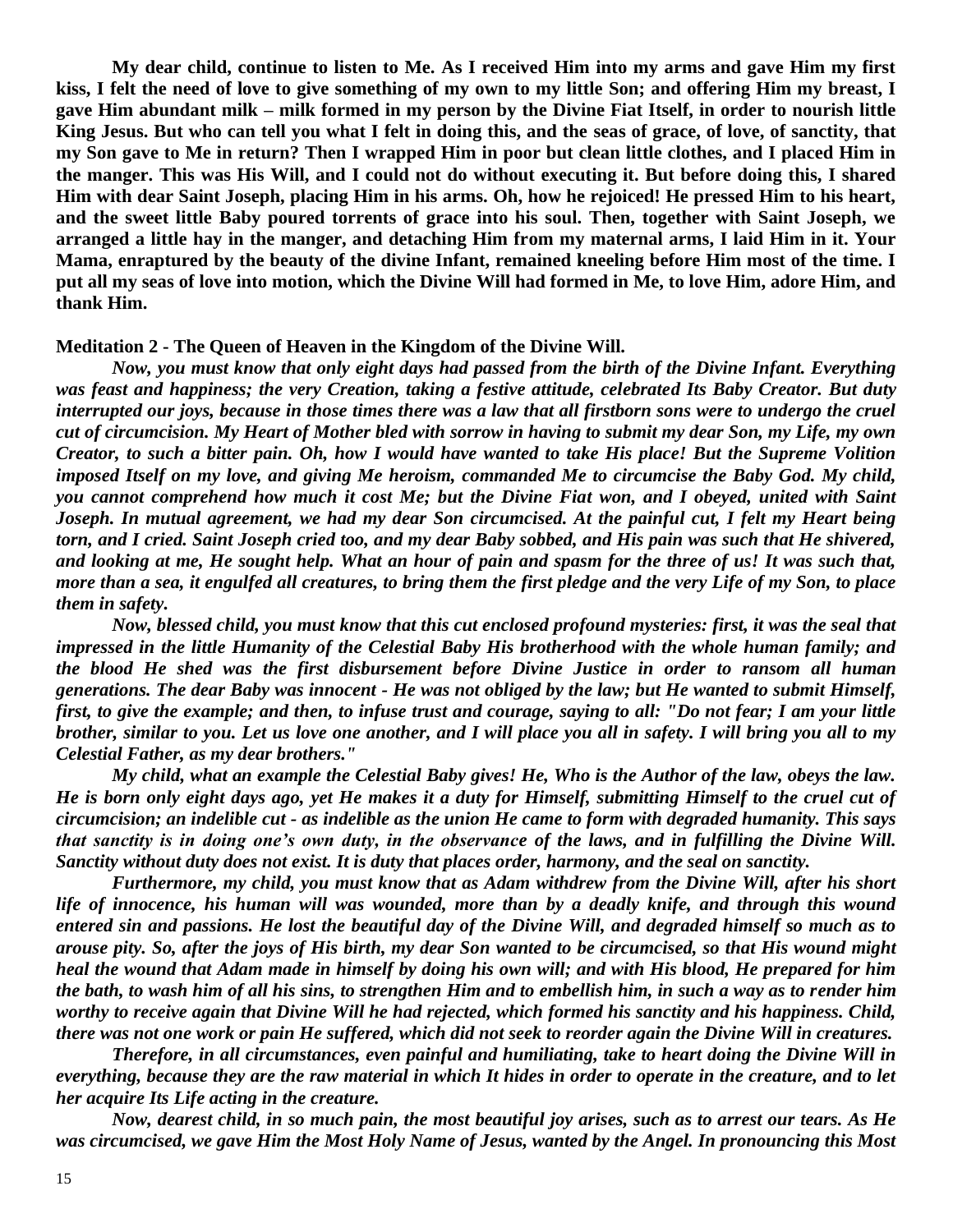*Holy Name, the joy, the contentment, was such as to sweeten our sorrow. More so, since in this name, whoever wanted would find balm for his pains, defense in dangers, victory in temptations, a hand so as not to fall into sin, and the medicine for all his evils. This Most Holy Name of Jesus makes hell tremble; the Angels revere It, and It sounds sweet to the ear of the Celestial Father. Before this Name, all bow down and adore. Powerful Name, holy Name, great Name; whoever invokes It with faith will feel marvels - the miraculous secret of the virtue of this Most Holy Name.*

*Now, my child, I recommend to you: pronounce always this Name, "Jesus". When you see that your human will, weak and vacillating, hesitates in doing the Divine, the Name of Jesus will make it rise again in the Divine Fiat. If you are oppressed, call upon Jesus; if you work, call upon Jesus; if you sleep, call upon Jesus; and when you wake up, may your first word be "Jesus". Call Him always; it is a Name that contains seas of grace, which He gives to those who call Him and love Him.*

#### **Day Twenty-three - The Queen of Heaven in the Kingdom of the Divine Will.**

*Therefore, pay attention to Me, and listen to your Mama. I continued my stay in the grotto of Bethlehem with Jesus and dear Saint Joseph. How happy we were! Through the presence of the Divine Infant and of the Divine Will operating in us, that little grotto had changed into paradise. It is true that pains and tears were not lacking, but compared to the immense seas of joy, of happiness and of light which the Divine Fiat made arise in each one of our acts, they were just little drops plunged into these seas. And then, the sweet and lovable presence of my dear Son was a happiness of the greatest kind.*

*Now, dear child, you must know that the eighth day arrived after the birth of the celestial Baby into the light of the day, and the Divine Fiat sounded the hour of sorrow, ordering us to circumcise the charming little Baby. It was a most painful cut which little Jesus was to go through. It was the law of those times that all the firstborn had to undergo this painful cut. It can be called the law of sin, but my Son was innocent and His law was the law of love; but in spite of all this, since He came to find, not the man-king, but the mandecayed, in order to become his brother and to elevate him, He wanted to lower Himself, submitting Himself to the law.*

*My child, Saint Joseph and I felt a shiver of pain, but fearless and without hesitation, we called the minister and we had Him circumcised with a most painful cut. At the bitter pain, Baby Jesus cried and flung Himself into my arms, asking for help. Saint Joseph and I blended our tears with His; we gathered the first blood shed by Jesus for love of creatures, and we gave Him the name of Jesus – powerful name - which was to make Heaven and earth tremble, and even hell; a name which was to be balm, defense and help for every heart.*

*Now, my child, this cut was the image of the cruel cut that man had made to his own soul by doing his own will; and my dear Son allowed Himself to be given this cut in order to heal that hard cut of the human wills – to heal with His blood the wounds of the many sins that the poison of the human will has produced in the creatures. Every act of human will is a cut which is inflicted, and a wound that is opened; and the celestial Baby, with His most painful cut, prepared the remedy for all the human wounds.*

#### **Meditation 3 - The Queen of Heaven in the Kingdom of the Divine Will**

*Now, at the end of the forty days, the dear Baby, drowned more than ever in His love, wanted to obey the law, presenting Himself to the temple to offer Himself for the salvation of each one. It was the Divine Will that called us to the great sacrifice, and we promptly obeyed. My child, when this Divine Fiat finds promptness in doing what It wants, It places at the creature's disposal Its divine strength, Its sanctity, Its creative power to multiply that act, that sacrifice, for all and for each one. In that sacrifice It places the little coin of infinite value, with which one can pay and satisfy for all.*

*It was the first time that your Mama and Saint Joseph went out together with Baby Jesus. All Creation recognized its Creator; they felt honored at having Him in their midst, and in a festive attitude, they accompanied us along the way. As we arrived at the temple, we prostrated ourselves and adored the Supreme Majesty. Then we placed Him in the arms of the priest, who was Simeon, who made of Him an offering to the Eternal Father - offering Him for the salvation of all. And while he offered Him, inspired by God, he recognized the Divine Word, and exulting with immense joy, he adored and thanked the dear Baby. After the*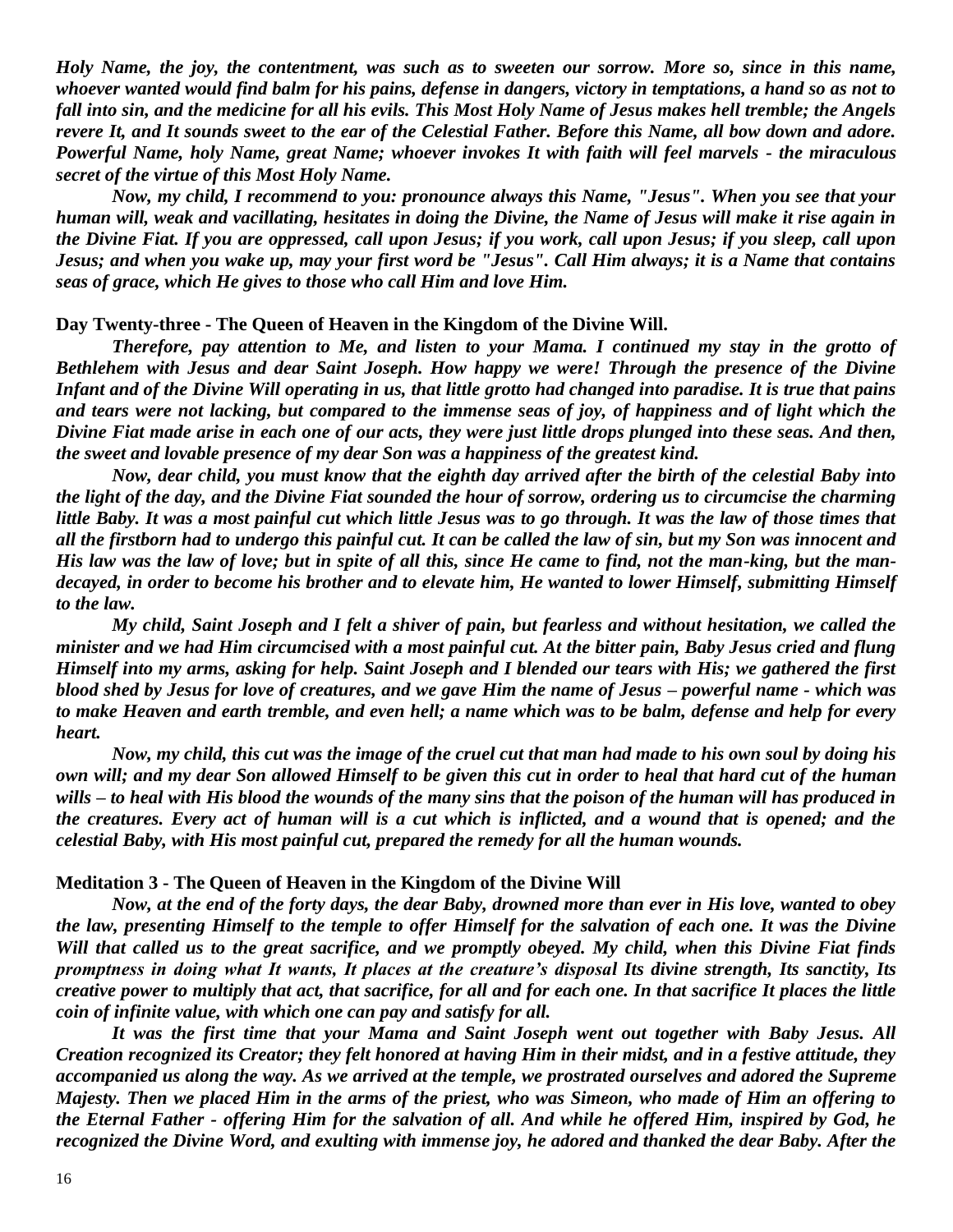*offering, he assumed the attitude of prophet, and predicted all of my sorrows. Oh, how painfully did the Supreme Fiat make my maternal Heart feel, with vibrating sound, the cruel tragedy of all the pains which my divine Son was to suffer! Each word was a sharp sword that pierced Me. But that which pierced my Heart the most was to hear that this Celestial Infant would be not only the salvation, but also the ruin of many, and the target of contradictions. What pain! What sorrow! If the Divine Will had not sustained Me, I would have died instantly of pure pain. But It gave Me life, to begin to form in Me the Kingdom of Sorrows within the Kingdom of Its very Divine Will. Therefore, with the right of Mother which I had over all, I also acquired the right of Mother and Queen of all Sorrows. Oh, yes, with my sorrows, I acquired the little coin with which to pay the debts of my children, and also those of my ungrateful children.*

*Now, my child, you must know that through the light of the Divine Will which reigned in Me, I already knew all the sorrows I was to suffer - and even more than those which the holy Prophet told me. Rather, I can say that he prophesied to Me the sorrows which I was to receive from the outside, but he said not a word about my interior pains which would pierce Me more, and the interior pains which passed between Me and my Son. But in spite of this, in that act, so solemn, of the offering of my Son, in hearing them being repeated to Me, I felt so pierced that my Heart bled, and new veins of sorrow and deep wounds opened within my soul.*

*Now, listen to your Mama. In your pains, in the painful encounters which are not lacking for you either, and when you know that the Divine Will wants some sacrifice from you - be ready, do not lose heart, but rather, repeat quickly the dear and sweet Fiat: "Whatever You want, I want". And with heroic love, let the Divine Will take Its royal place in your pains, that It may convert them into the little coin of infinite value, with which you will be able to pay your debts, as well as those of your brothers - to ransom them from the slavery of the human will, and to let them enter, as free children, into the Kingdom of the Divine Fiat. In fact, you must know that the Divine Will is so pleased by the sacrifice It wanted of the creature, that It gives her Its divine rights, and constitutes her queen of the sacrifice and of the good which will arise in the midst of creatures.*

### **Day Twenty-four - The Queen of Heaven in the Kingdom of the Divine Will.**

*My dearest child, today the Heart of your Mama is swollen with love and with sorrow, so much so, that I cannot refrain from crying. You know of the coming of the Magi Kings, who caused rumor in Jerusalem, asking about the new King. And cruel Herod, for fear of being removed from his throne, has already given the mandate to kill my sweet Jesus, my dear life, together with all the other children.*

*My child, what pain! The One who has come to give life to all, and to bring into the world the new era of peace, of happiness, of grace…they want to kill Him! What ingratitude! What perfidy! Ah, my child, to what extent the blindness of the human will reaches! To the extent of becoming ferocious, of tying the hands of the Creator Himself, and of making itself the owner of the One who created it. Give Me your compassion, my child, and try to calm the crying of the sweet Baby. He cries because of human ingratitude, because, only a newborn, they want Him dead; and in order to save Him, we are forced to flee. Dear Saint Joseph has already been advised by the Angel to leave for a foreign land. Accompany us, dear child; do not leave us alone, and I will continue to give you my lessons on the great evils of the human will.*

*Now, you must know that as man withdrew from the Divine Will, he broke off with his Creator. Everything on earth had been made by God for him – everything was his; but man, by not wanting to do the Divine Will, lost all rights, and one could say that he did not know where to place his foot. So He became a poor exiled one, a pilgrim who could not have a permanent residence; and this, not only for the soul, but also for the body. All things became mutable for poor man; and if he did possess any fleeting thing, it was by virtue of the foreseen merits of this Celestial Baby. This, because the whole magnificence of Creation was destined by God for all those who would do His Will and live in Its Kingdom. All others, if they manage to take anything, are the true petty thieves of their Creator; and with reason: they do not want to do the Divine Will, but they want the goods which belong to It?*

*Now, dear child, listen to how much this dear Baby and I love you: at the first dawn of His life, He goes into exile, and into a foreign land, in order to free you from the exile in which your human will placed you; to call you to live, not in a foreign land, but in your fatherland – the Kingdom of the Supreme Fiat –*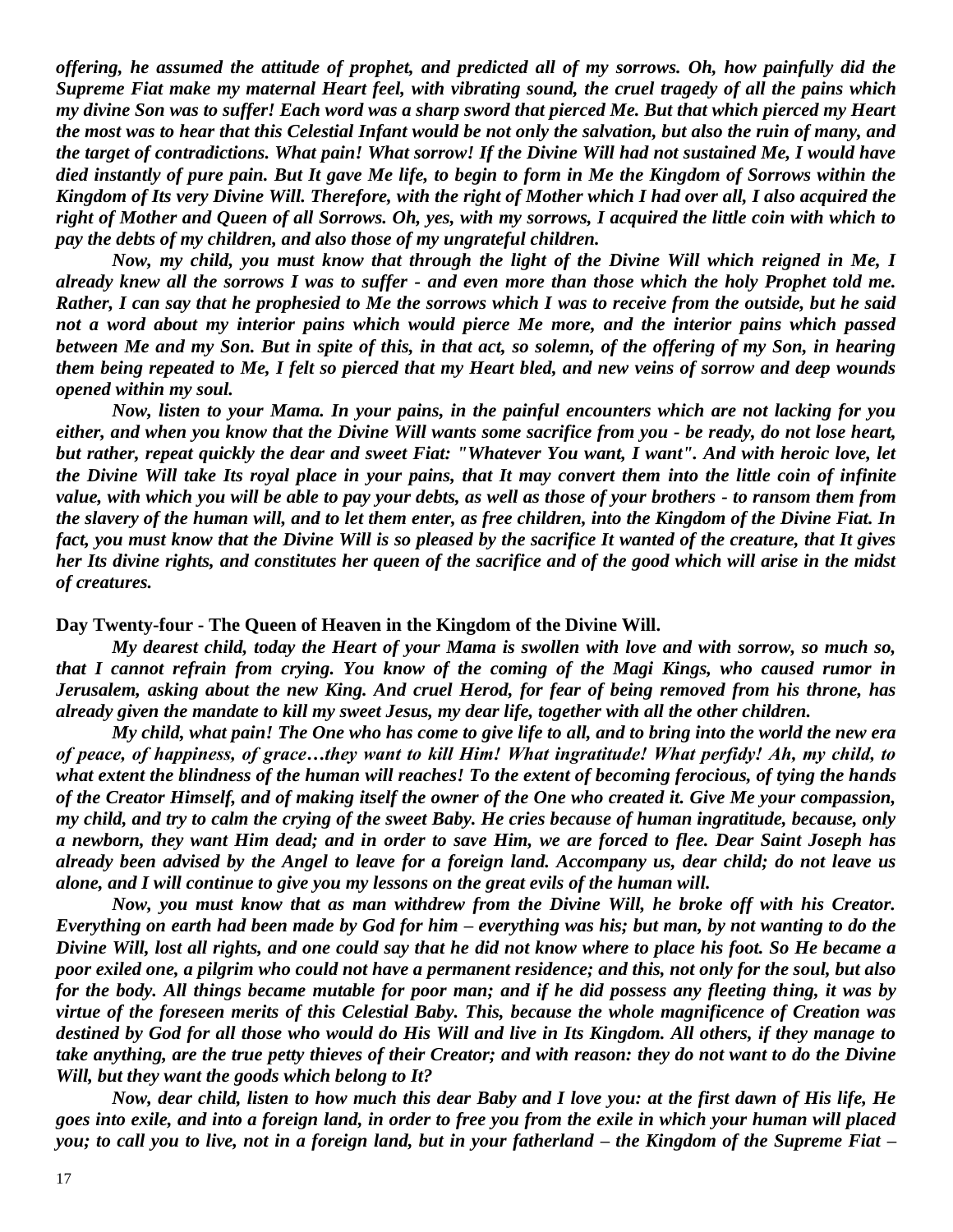*which was given to you when you were created. Child of my Heart, have pity on the tears of your Mother, and on the tears of this sweet dear Baby - crying, We ask you never to do your will. But We beg you, We implore you: come back into the bosom of the Divine Will, which so much longs for you!*

*Now, dear child, in the midst of the sorrow for human ingratitude, and in the midst of the immense joys and happinesses that the Divine Fiat gave us and the feast that all Creation made for the sweet Baby, the earth became green and flowery again under our steps, to give homage to its Creator. The sun fixed on Him, and praising Him with its light, it felt honored to give Him its light and heat. The wind caressed Him; the birds, almost like clouds, alighted around us, and with their trills and songs, made the most beautiful lullabies for the dear Baby, to calm His crying and favor His sleep. My child, since the Divine Will was in us, we had power over everything.*

*So we arrived in Egypt, and after a long period of time, the Angel of the Lord told Saint Joseph that we should return to the house of Nazareth, because the cruel tyrant had died. So we repatriated to our homeland.*

*Now, Egypt symbolizes the human will – a land full of idols; and wherever Baby Jesus passed, He would knock down these idols and cast them into hell. How many idols does the human will possess! Idols of vainglory, of self-esteem and of passion, which tyrannize the poor creature! Therefore, be attentive; listen to your Mama. I would make any sacrifice never to let you do your will; and I would also lay down my life, to give you the great good of living always in the bosom of the Divine Will.*

#### **Day Twenty-five- The Queen of Heaven in the Kingdom of the Divine Will.**

*Now, you must know that for your Mama, for dear and sweet Jesus, and for Saint Joseph, the little house of Nazareth was a paradise. Being the Eternal Word, my dear Son possessed the Divine Will within Himself, of His own virtue; immense seas of light, of sanctity, of infinite joys and beauties resided in that little Humanity. I possessed the Divine Will by grace, and even though I could not embrace immensity, as did beloved Jesus – since He was God and Man, while I was always His finite creature – still, the Divine Fiat filled Me so much as to form Its seas of light, of sanctity, of love, of beauties and of happiness. And the light that came from us, the love, and all that a Divine Will can possess, were so great that Saint Joseph remained eclipsed, inundated, and lived from our reflections.*

*Dear child, in this house, the Kingdom of the Divine Will was in full force. Every little act of ours – working, starting the fire, preparing the food… – all were animated by the Supreme Volition, and were formed on the solidity of the sanctity of pure love. Therefore, from the tiniest to the greatest of our acts, immense joys, happinesses and beatitudes were unleashed. And we remained so inundated as to feel ourselves as though under a pouring rain of new joys and indescribable contentments.*

*My child, you must know that the Divine Will possesses, by nature, the source of joys, and when It reigns in the creature It delights in giving, in each one of her acts, the new and continuous act of Its joys and happinesses. Oh, how happy we were! Everything was peace, highest union, and each of us felt honored in obeying the other. My dear Son also competed in wanting to be commanded by Me and by dear Saint Joseph in the little jobs. Oh, how beautiful it was to see Him in the act of helping His foster father in the smith-work, or to see Him take food! But how many seas of grace did He let flow in those acts for the good of creatures?*

*Now, dear child, listen to Me: in this house of Nazareth, the Kingdom of the Divine Will was formed in your Mama and in the Humanity of my Son, to make of It a gift for the human family, when it would dispose itself to receive the good of this Kingdom. But even though my Son was King and I was Queen, We were King and Queen without a people. Our Kingdom, even though It could enclose all and give life to all, was deserted, because Redemption was needed first, in order to prepare and dispose man to come into this Kingdom, so holy. More so, since It was possessed by Me and by my Son, who belonged to the human family according to the human order, as well as to the Divine Family by virtue of the Divine Fiat and of the Incarnate Word, and therefore the creatures received the right to enter into this Kingdom. And the Divinity conceded this right, and left the doors open to those who wanted to enter. So, our hidden life of so many years served to prepare the Kingdom of the Divine Will for the creatures. This is why I want to let you know what this Supreme Fiat operated in Me, so that you may forget your will, and as you hold the hand of your Mama, I may lead you into the goods which I have prepared for you with so much love.*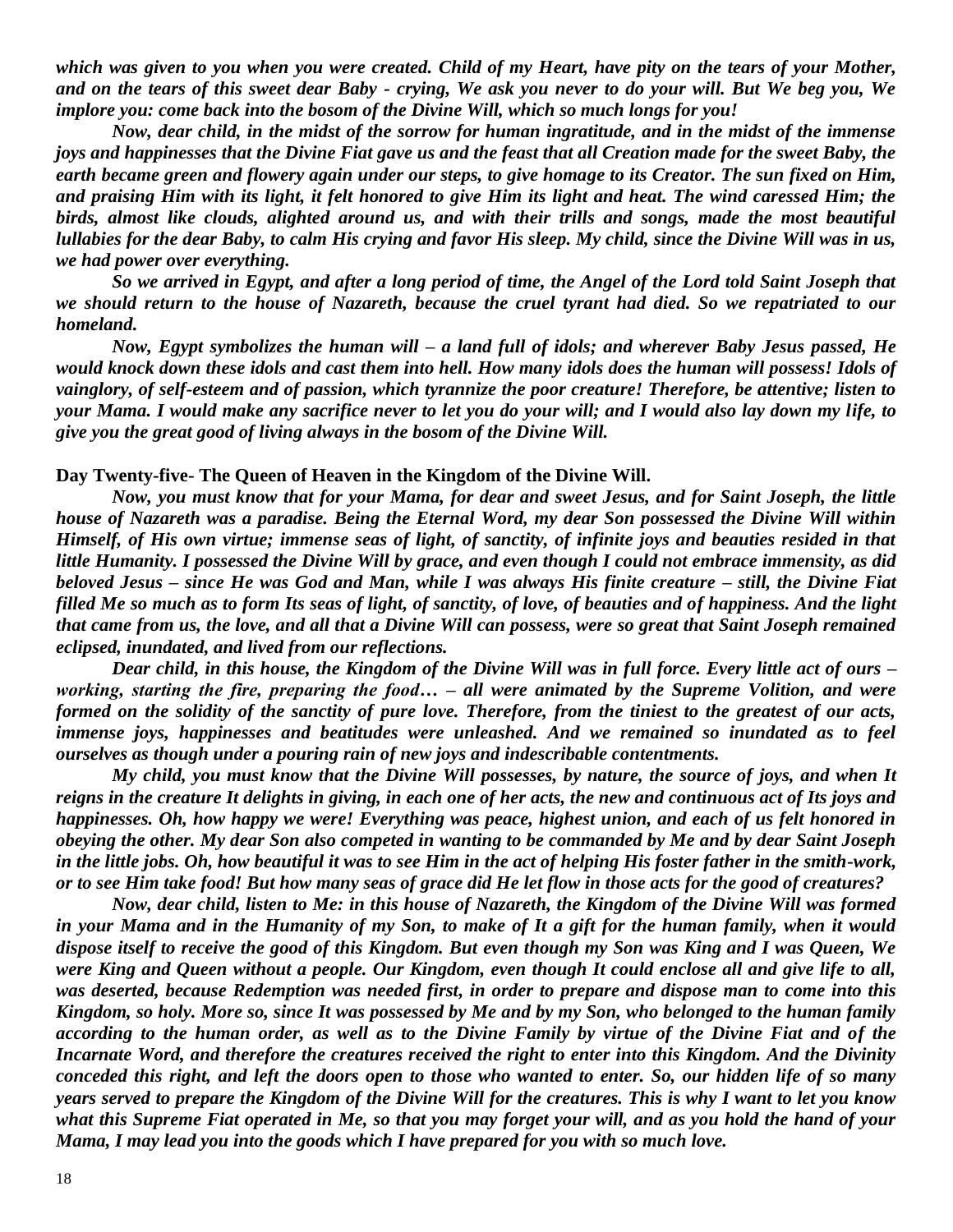*Tell me, child of my Heart, will you make Me content, and also your, and my, dear Jesus, who await you with so much love in this Kingdom so holy, to live together with us, and to live only of Divine Will?*

**Meditation 5 - The Queen of Heaven in the Kingdom of the Divine Will.**

*We continued to spend our lives in the quiet little house of Nazareth, and my dear Son grew in grace and in wisdom. He was charming because of the sweetness and the gentleness of His voice, the sweet enchantment of His eyes, and the loveliness of His whole person. Yes, my Son was truly beautiful, unsurpassingly beautiful!*

*He had recently reached the age of twelve, when we went to Jerusalem according to custom, in order to solemnize the Passover. We set out on the journey – He, Saint Joseph and I. Very often, as we proceeded, with devotion and recollected, my Jesus would break the silence and speak to us now of His celestial Father, now of the immense love for souls which He felt in His Heart.*

*Once in Jerusalem, we went directly to the temple, and as we arrived, we prostrated ourselves with our faces to the ground, adoring God profoundly, and praying for a long time. Our prayer was so fervent and recollected as to open the heavens, draw and bind the Celestial Father, and therefore hasten the reconciliation between Him and men.*

*Now, my child, I want to confide to you a pain that tortures Me. Unfortunately there are many who, although they go to Church to pray, the prayer that they direct to God remains on their lips, because their hearts and minds flee far away from Him! How many go to church out of pure habit, or to spend time uselessly! They close Heaven, instead of opening It. How numerous are the irreverences committed in the house of God! How many scourges would be spared the world, and how many chastisements would convert into graces, if all souls made an effort to imitate our example!*

*Only the prayer which comes from a soul in whom the Divine Will reigns, acts in an irresistible way over the Heart of God. It is so powerful as to conquer Him, and to obtain the greatest graces from Him. Therefore, take care to live in the Divine Will, and your Mama, who loves you, will give to your prayer the rights of Her powerful intercession.*

*After we had fulfilled our duty in the temple and celebrated the Passover, we prepared to return to Nazareth. In the confusion of the crowd, we were separated; I remained with the women, and Joseph joined the men.*

*I looked around to see whether my Jesus had come with Me, but, not seeing Him, I thought He had remained with his father Joseph. But what was not the surprise and the concern I felt when, as we arrived at the place at which we were to reunite, I did not see Him at his side! Unaware of what had happened, we felt such fright and such pain that we both remained mute. Overcome with sorrow, we went back hurriedly, anxiously asking those whom we met: "O tell us if you have seen Jesus, our Son, for we can not live without Him!"*

*Crying, we would describe His features: "He is all lovable; His beautiful azure eyes sparkle with light and speak to the heart; His gaze strikes, enraptures and binds; His forehead is majestic; His face is beautiful, of an enchanting beauty; His most sweet voice descends deep into the heart and sweetens all bitternesses; His hair, curly and like finest gold, renders Him striking and charming. All is majesty, dignity and sanctity in Him. He is the most beautiful among the sons of men!"*

*But in spite of our searching, nobody was able to tell us anything. The sorrow I felt was so cruel as to make Me weep bitterly, opening, every instant, deep gashes in my soul, which caused Me true spasms of death.*

*Dear child, if Jesus was my Son, He was also my God; therefore my sorrow was wholly within the divine order – that is, so powerful and immense as to surpass all other possible torments together.*

*If the Fiat which I possessed had not sustained Me continuously with Its divine strength, I would have died of shock.*

*Seeing that no one was able to give us information, I anxiously questioned the Angels who surrounded Me: "But, tell Me, where is my beloved Jesus? Where should I direct my steps in order to find Him? O, tell Him I can bear no more; bring Him into my arms on your wings! My Angels, have pity on my tears, help Me - bring Me Jesus!"*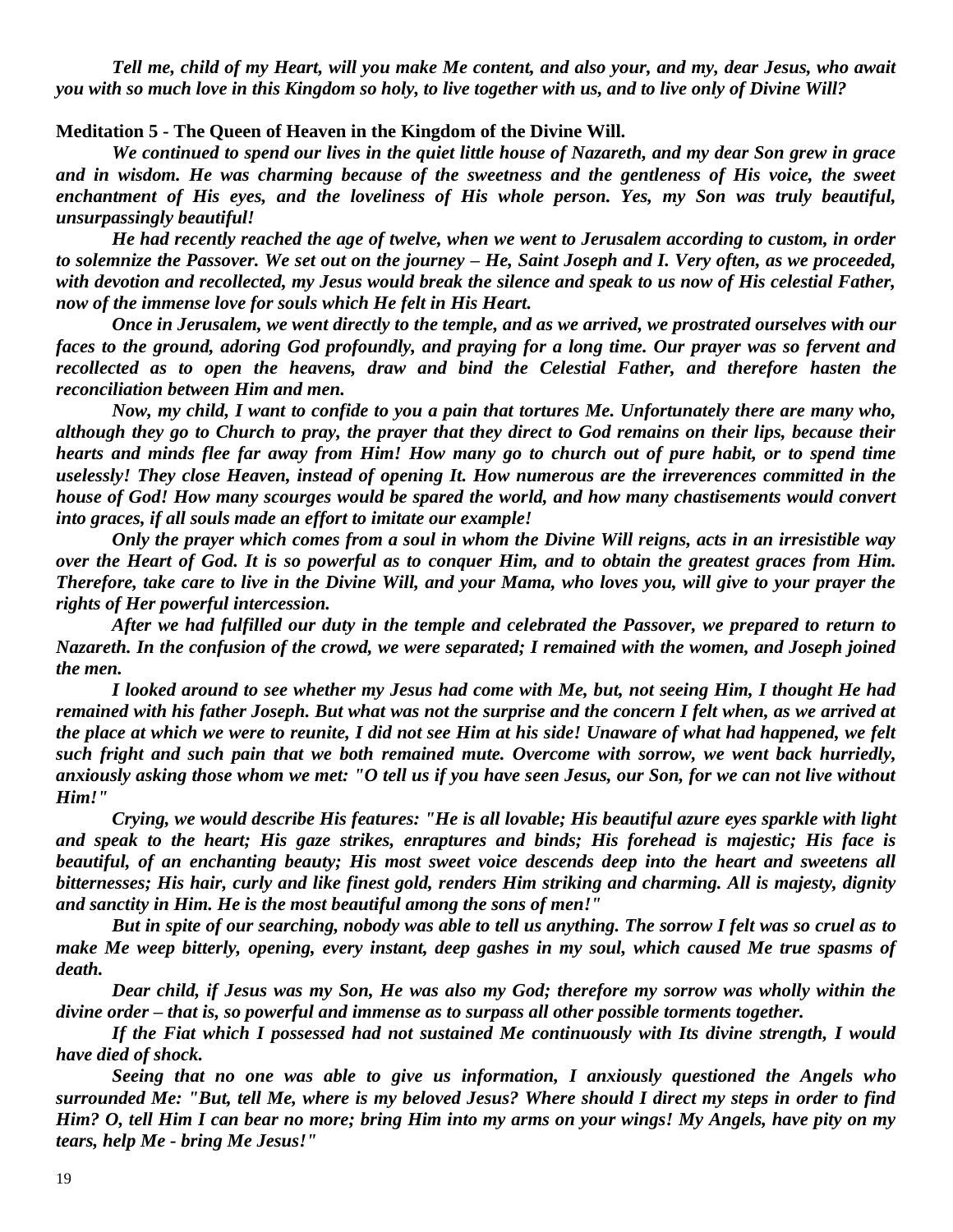*In the meantime, as every search had turned out in vain, we returned to Jerusalem. After three days of most bitter sighs, tears, anxieties and fears, we entered the temple. I was all eyes and looked everywhere, when, finally, overcome with jubilation, I saw my Son in the midst of the doctors of the law! He was speaking with such wisdom and majesty as to make those who were listening remain enraptured and amazed. Just in seeing Him, I felt life come back to Me, and immediately I understood the secret reason of His being lost.*

*And now, a little word to you, dearest child. In this mystery, my Son wanted to give to Me and to you, a sublime teaching. Could you perhaps assume that He was ignoring what I was suffering?*

*On the contrary, my tears, my searching, and my cruel and intense sorrow, resounded in His heart. Yet, during those hours, so painful, He sacrificed to the Divine Will, His own Mama, the one whom He loves so much, in order to show Me how I too, one day, was to sacrifice His very Life to the Supreme Will.*

*In this unspeakable pain, I did not forget you, my beloved one. Thinking that it would serve as an example for you, I kept it at your disposal, so that you too, at the appropriate time, might have the strength to sacrifice everything to the Divine Will. As Jesus finished speaking, we approached Him reverently, and addressed Him with a sweet reproach: "Son, why have You done this to us?" And He, with divine dignity, answered us: "Why did you look for Me? Did you not know that I came to the world to glorify my Father?" Having comprehended the high meaning of His answer, and adored in it the Divine Will, we returned to Nazareth.*

*Child of my maternal Heart, listen. When I lost my Jesus, the pain I felt was so very intense; yet, a second one added to this – that of losing you. In fact, in foreseeing that you would have gone far from the Divine Will, I felt deprived of the Son and of the daughter at the same time, and so my maternity suffered a double blow.*

*My child, when you are in the act of doing your own will rather than that of God, think that by abandoning the Divine Fiat, you are about to lose Jesus and Me, and to fall into the kingdom of miseries and vices. Keep then, the promise you made Me – to remain indissolubly united to Me – and I will grant you the grace of never again letting you be dominated by your will, but only by the Divine.*

### **Day Twenty-six - The Queen of Heaven in the Kingdom of the Divine Will.**

*Now, pay attention to Me and listen. Listen, my child: a new life of sorrow, of loneliness and of long separations from my Highest Good, Jesus, begins for your Mama. His hidden life is ended, and He feels the irresistible need of love to go out in public, to make Himself known, and to go in search of man, lost in the maze of his will, and prey to all evils. Dear Saint Joseph had already died; Jesus was leaving, and I remained alone in the little house.*

#### **Day Twenty-eight - The Queen of Heaven in the Kingdom of the Divine Will.**

*Now, listen to Me, child of my sorrows. As my dear Son breathed His last, He descended into Limbo, triumpher and bearer of glory and happiness to that prison in which were all the Patriarchs and the Prophets, the first father Adam, dear Saint Joseph, my holy parents, and all those who had been saved by virtue of the foreseen merits of the future Redeemer. I was inseparable from my Son, and not even death could take Him away from Me. So, in the ardor of my sorrows I followed Him into Limbo, and was spectator of the feast and of the thanksgivings which that whole great crowd of people gave to my Son, who had suffered so much, and whose first step had been toward them, to beatify them and to bring them with Himself into celestial glory. So, as He died, conquests and glory began for Jesus and for all those who loved Him. This, dear child, is symbol of how, as the creature makes her will die through union with the Divine Will, conquests of divine order, glory and joy begin - even in the midst of the greatest sorrows.*

*Even though the eyes of my soul followed my Son and I never lost sight of Him, at the same time, during those three days in which He was buried, I felt such yearning to see Him risen, that in the ardor of my love I kept repeating: "Rise, my Glory! Rise, my Life!" My desires were ardent, my sighs, of fire - to the point of feeling consumed.*

*Now, in these yearnings, I saw my dear Son, accompanied by that great crowd of people, leaving Limbo and going back to the sepulcher. It was the dawn of the third day, and just as all nature had cried over Him, now it rejoiced; so much so, that the sun anticipated its course to be present at the act in which my Son*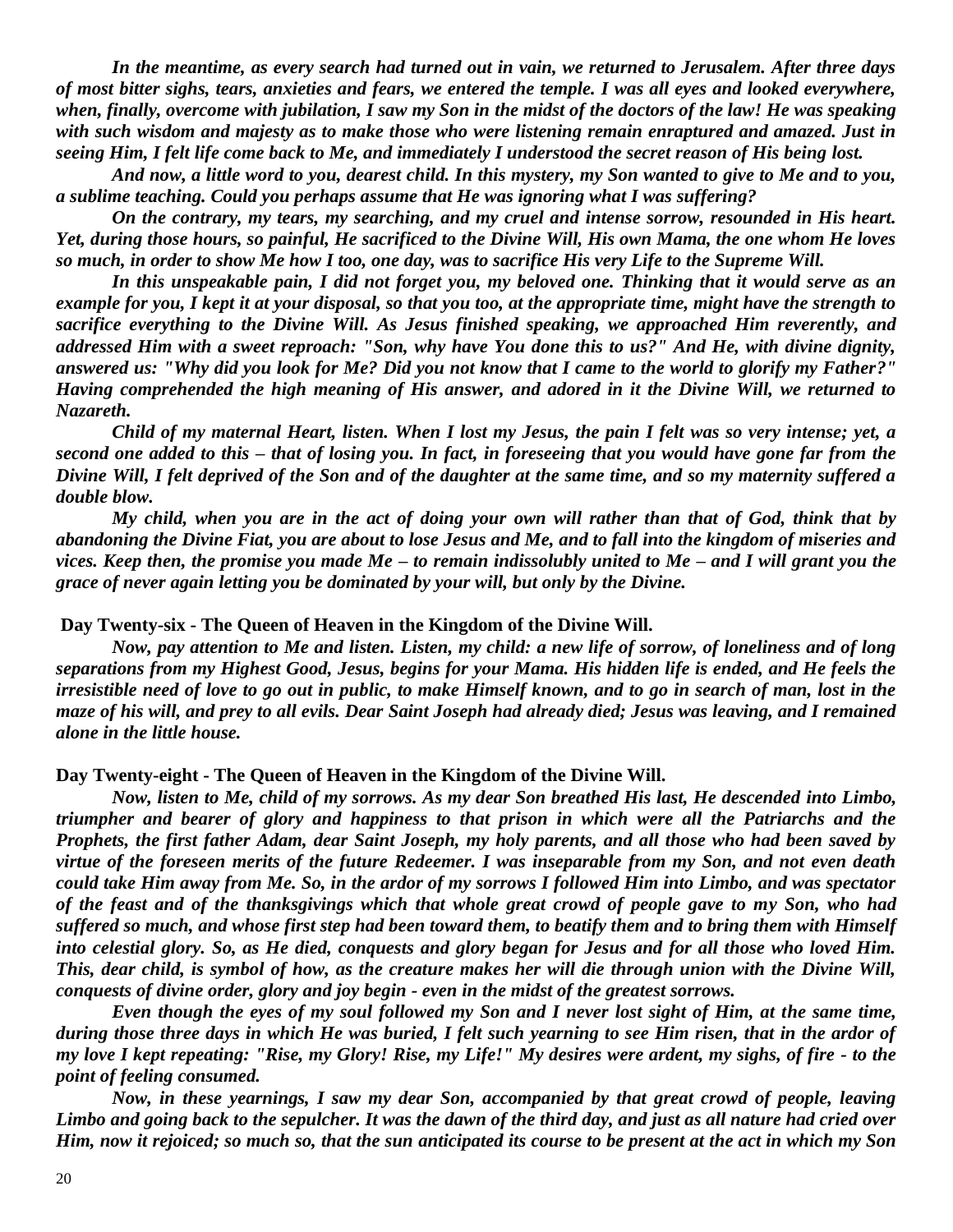*was rising. But – oh marvel! - before rising again, He showed that crowd of people His Most Holy Humanity - bleeding, wounded, disfigured; the way it had been reduced for love of them and for all. All were moved, and admired the excesses of love and the great portent of Redemption.*

*Now, my child, oh, how I wish you to be present in the act of the Resurrection of my Son! He was all Majesty; from His Divinity, united to His soul, He unleashed enchanting seas of light and beauty, such as to fill Heaven and earth. Then, triumphantly, making use of His power, He commanded His dead Humanity to receive His soul again, and to rise, triumphantly and gloriously, to immortal life. What a solemn act! My dear Jesus triumphed over death, saying: "Death, you will be death no longer - but life!"*

*Jesus, Mary and Joseph, take me with you to live in the Kingdom of the Will of God*.

#### **Biographical notes**

The Servant of God Luisa Piccarreta was born in Corato in the Province of Bari, on April 23,1865 and died there in the odor of sanctity on March 4, 1947.

Luisa had the good fortune to be born into one of those patriarchal families that still survive in our realm of Puglia and like to live deep in the country, peopling our farmhouses. Her parents, Vito Nicola and Rosa Tarantino, had five children: Maria, Rachele, Filomena, Luisa and Angela. Maria, Rachele and Filomena married. Angela, commonly called Angelina, remained single and looked after her sister until she died.

Luisa was born on the Sunday after Easter and was baptized that same day. Her father – a few hours after her birth – wrapped her in a blanket and carried her to the parish church where holy Baptism was administered to her.

Nicola Piccarreta was a worker on a farm belonging to the Mastrorilli family, located at the middle of Via delle Murge in a neighborhood called *Torre Disperata,* 27 kilometers from Corato. Those who know these places, set among the sunny, bare and stony hills, can appreciate the solemnity of the silence that envelops them. Luisa spent many years of her childhood and adolescence on this farm. In front of the old house, the impressive, centuries-old mulberry tree still stands, with the great hollow in its trunk where Luisa used to hide when she was little in order to pray, far from prying eyes. It was in this lonely, sunny spot place that Luisa's divine adventure began which was to lead her down the paths of suffering and holiness. Indeed, it was in this very place that she came to suffer unspeakably from the attacks of the devil who at times even tormented her physically. Luisa, to be rid of this suffering, turned ceaselessly to prayer, addressing in particular the Virgin Most Holy, who comforted her by her presence.

Divine Providence led the little girl down paths so mysterious that she knew no joys other than God and his grace. One day**,** in fact, the Lord said to her: "*I have gone round and round the world again and again, and I looked one by one at all my creatures to find the smallest one of all. Among so many I found you. Your littleness pleased me and I chose you; I entrusted you to my angels so that they would care for you, not to make you great, but to preserve your littleness, and now I want to begin the great work of fulfilling my will. Nor will you feel any greater through this, indeed it is my will to make you even smaller, and you will continue to be the little daughter of the Divine Will*" (cf. Volume XII, March 23, 1921).

When she was nine, Luisa received Jesus in the Eucharist for the first time and Holy Confirmation, and from that moment learned to remain for hours praying before the Blessed Sacrament. When she was eleven she wanted to enroll in the Association of the Daughters of Mary – flourishing at the time – in the Church of San Giuseppe. At the age of eighteen, Luisa became a Dominican Tertiary taking the name of Sr. Maddalena. She was one of the first to enroll in the Third Order, which her parish priest was promoting. Luisa's devotion to the Mother of God was to develop into a profound Marian spirituality, a prelude to what she would one day write about Our Lady.

Jesus' voice led Luisa to detachment from herself and from everyone. At about eighteen, from the balcony of her house in Via Nazario Sauro, she had a vision of Jesus suffering under the weight of the Cross, who raised his eyes to her saying: "*O soul, help me!*". From that moment an insatiable longing to suffer for Jesus and for the salvation of souls was enkindled in Luisa. So began those physical sufferings which, in addition to her spiritual and moral sufferings, reached the point of heroism.

The family mistook these phenomena for sickness and sought medical help. But all the doctors consulted were perplexed at such an unusual clinical case. Luisa was subject to a state of corpse-like rigidity – although she showed signs of life – and no treatment could relieve her of this unspeakable torment. When all the resources of science had been exhausted, her family turned to their last hope: priests. An Augustinian priest, Fr. Cosma Loiodice, at home because of the Siccardian\* laws, was summoned to her bedside: to the wonder of all present, the sign of the Cross which this priest made over the poor body, sufficed to restore her normal faculties instantly to the sick girl. After Fr. Loiodice had left for his friary, certain secular priests were called in who restored Luisa to normality with the sign of the Cross. She was convinced that all priests were holy, but one day the Lord told her: "*Not because they are all holy – indeed, if they only were! – but simply because they are the continuation of my priesthood in the world you must always submit to their priestly authority; never oppose them, whether they are good or bad*" (cf. Volume I). Throughout her life, Luisa was to be submissive to priestly authority. This was to be one of the greatest sources of her suffering. Her daily need for the priestly authority in order to return to her usual tasks was her deepest mortification. In the beginning, she suffered the most humiliating misunderstandings on the part of the priests themselves who considered her a lunatic filled with exalted ideas, who simply wanted to attract attention. Once they left her in that state for more than twenty days. Luisa, having accepted the role of victim, came to experience a most peculiar condition: every morning she found herself rigid, immobile, huddled up in bed, and no one was able to stretch her out, to raise her arms or move her head or legs. As we know, it required the presence of a priest who, by blessing her with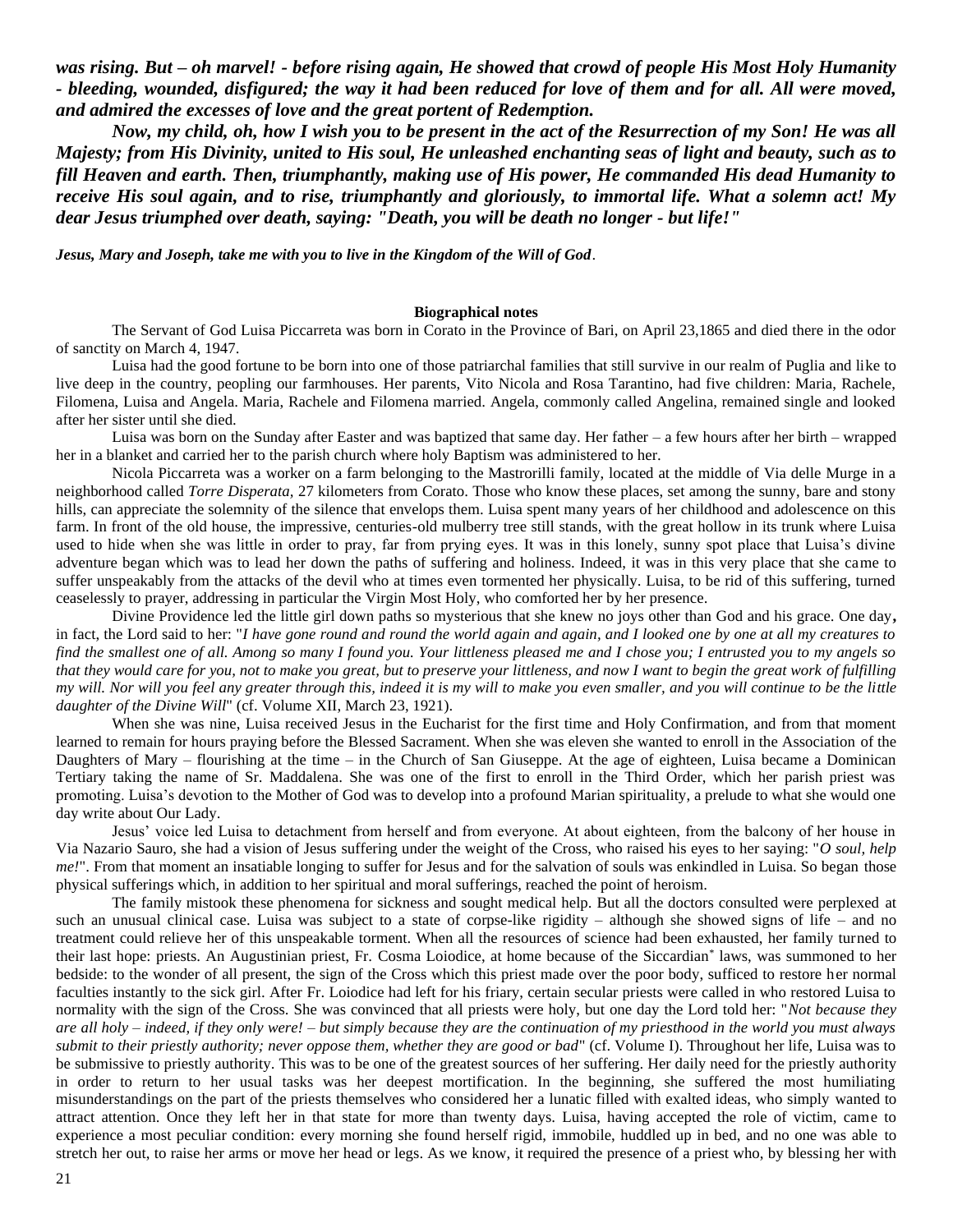the sign of the Cross, dispelled that corpse-like rigidity and enabled her to return to her usual tasks (lace-making). She was a unique case in that her confessors were never spiritual directors, a task that Our Lord wanted to keep for himself. Jesus made her hear his voice directly, training her**,** correcting her, reprimanding her if necessary and gradually leading her to the loftiest peaks of perfection. Luisa was wisely instructed and prepared during many years to receive the gift of the Divine Will.

The archbishop at that time, Giuseppe Bianchi Dottula (December 22, 1848-September 22,1892)**,** came to know of what was happening in Corato**;** having heard the opinion of several priests, he wished to exercise his authority and assume responsibility for this case. After mature reflection he thought it right to delegate to Luisa a special confessor, Fr. Michele De Benedictis, a splendid figure of a priest, to whom she opened every nook and cranny of her soul. Fr. Michele, a prudent priest with holy ways, imposed limits on her suffering and instructed her to do nothing without his permission. Indeed, it was Fr. Michele who ordered her to eat at least once a day, even if she immediately threw up everything she had swallowed. Luisa was to live on the Divine Will alone. It was under this priest that she received permission to stay in bed all the time as a victim of expiation. This was in 1888. Luisa remained nailed to her bed of pain, sitting there for another 59 years, until her death. It should be noted that until that time, although she had accepted her state as a victim, she had only occasionally stayed in bed, since obedience had never permitted her to stay in bed all the time. However, from New Year 1889 she was to remain there permanently.

In 1898 the new prelate, Archbishop Tommaso de Stefano (March 24, 1898 - 13 May 1906) delegated as her new confessor Fr. Gennaro Di Gennaro, who carried out this task for twenty-four years. The new confessor, glimpsing the marvels that the Lord was working in this soul, categorically ordered Luisa to put down in writing all that God's grace was working within her. None of the excuses made by the Servant of God to avoid obeying her confessor in this were to any avail. Not even her scant literary education could excuse her from obedience to her confessor. Fr. Gennaro Di Gennaro remained cold and implacable, although he knew that the poor woman had only been to elementary school. Thus on February 28, 1899, she began to write her diary, of which there are thirtysix large volumes! The last chapter was written on December 28, 1939, the day on which she was ordered to stop writing.

Her confessor, who died on September 10,1922, was succeeded by the canon, Fr. Francesco De Benedictis, who only assisted her for four years, because he died on January 30, 1926. Archbishop Giuseppe Leo (January 17, 1920-January 20,1939) delegated a young priest, Fr. Benedetto Calvi, as her ordinary confessor. He stayed with Luisa until she died, sharing all those sufferings and misunderstandings that beset the Servant of God in the last years of her life.

At the beginning of the century, our people were lucky enough to have Blessed Annibale Maria Di Francia present in Puglia. He wanted to open in Trani male and female branches of his newly founded congregation. When he heard about Luisa Piccarreta, he paid her a visit and from that time these two souls were inseparably linked by their common aims. Other famous priests also visited Luisa, such as, for example, Fr. Gennaro Braccali, the Jesuit, Fr. Eustachio Montemurro, who died in the odor of sanctity, and Fr. Ferdinando Cento, Apostolic Nuncio and Cardinal of Holy Mother Church. Blessed Annibale became her extraordinary confessor and edited her writings, which were little by little properly examined and approved by the ecclesiastical authorities. In about 1926, Blessed Annibale ordered Luisa to write a book of memoirs of her childhood and adolescence. He published various writings of Luisa's, including the book *L'orologio della Passione,* which acquired widespread fame and was reprinted four times. On October 7,1928, when the house of the sisters of the Congregation of Divine Zeal in Corato was ready, Luisa was taken to the convent in accordance with the wishes of Blessed Annibale. Blessed Annibale had already died in the odor of sanctity in Messina.

In 1938, a tremendous storm was unleashed upon Luisa Piccarreta: she was publicly disowned by Rome and her books were put on the Index**.** At the publication of the condemnation by the Holy Office, she immediately submitted to the authority of the Church.

A priest was sent from Rome by the ecclesiastical authorities, who asked her for all her manuscripts, which Luisa handed over promptly and without a fuss. Thus all her writings were hidden away in the secrecy of the Holy Office.

On October 7, 1938, because of orders from above, Luisa was obliged to leave the convent and find a new place to live. She spent the last nine years of her life in a house in Via Maddalena, a place which the elderly of Corato know well and from where, on March 8, 1947**,** they saw her body carried out.

Luisa's life was very modest; she possessed little or nothing. She lived in a rented house, cared for lovingly by her sister Angela and a few devout women. The little she had was not even enough to pay the rent. To support herself she worked diligently at making lace, earning from this the pittance she needed to keep her sister, since she herself needed neither clothes nor shoes. Her sustenance consisted of a few grams of food, which were prepared for her by her assistant, Rosaria Bucci. Luisa ordered nothing, desired nothing, and instantly vomited the food she swallowed. She did not look like a person near death's door, but nor did she appear perfectly healthy. Yet she was never idle, she spent her energy either in her daily suffering or her work, and her life, for those who knew her well, was considered a continuous miracle.

Her detachment from any payments that did not come from her daily work was marvelous! She firmly refused money and the various presents offered to her on any pretext. She never accepted money for the publication of her books. Thus one day she told Blessed Annibale that she wanted to give him the money from her author's royalties: "*I have no right to it, because what is written there is not mine*" (cf. Preface of the *L'orologio della Passione,* Messina, 1926). She scornfully refused and returned the money that pious people sometimes sent her.

Luisa's house was like a monastery, not to be entered by any curious person. She was always surrounded by a few women who lived according to her own spirituality, and by several girls who came to her house to learn lace-making. Many religious vocations emerged from this "upper room". However, her work of formation was not limited to girls alone, many young men were also sent by her to various religious institutes and to the priesthood.

Her day began at about 5.00 a.m., when the priest came to the house to bless it and to celebrate Holy Mass. Either her confessor officiated, or some delegate of his: a privileged granted by Leo XIII and confirmed by St. Pius X in 1907. After Holy Mass, Luisa would remain in prayer and thanksgiving for about two hours. At about 8.00 a.m. she would begin her work which she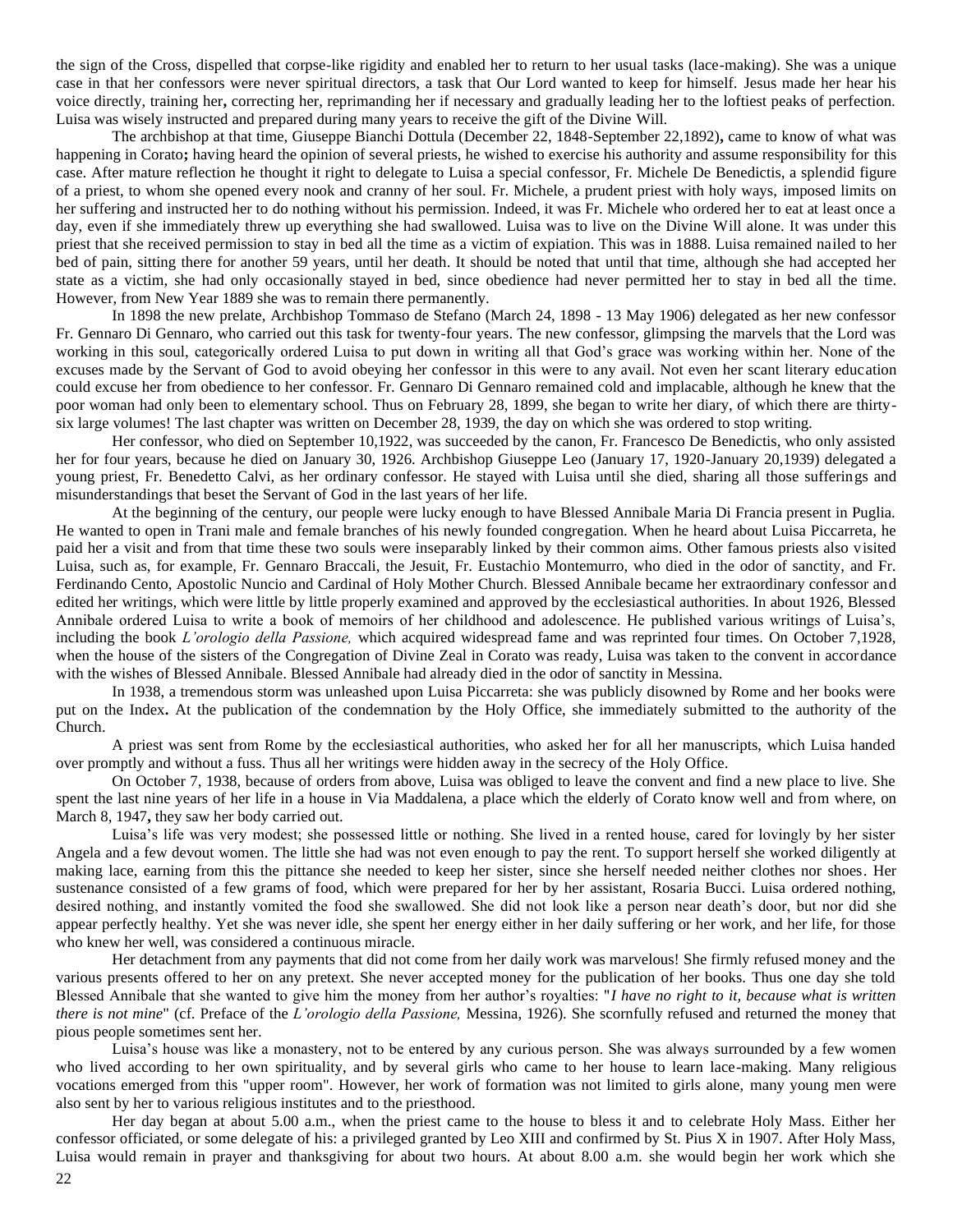continued until midday; after her frugal lunch she would stay alone in her room in meditation. In the afternoon – after several hours of work – she would recite the holy Rosary. In the evening, towards 8.00 p.m., Luisa would begin to write her diary; at about midnight she would fall asleep. In the morning she would be found immobile, rigid, huddled up on her bed, her head turned to the right, and the intervention of priestly authority would be necessary to recall her to her daily tasks and allow her to sit up in bed.

Luisa died at the age of eighty-one years, ten months and nine days, on March 4, 1947, after a fortnight of illness, the only one diagnosed in her life, a bad attack of pneumonia. She died at the end of the night, at the same hour when every day the priest's blessing had freed her from her state of rigidity. Archbishop Francesco Petronelli (May 25, 1939-June 16, 1947) archbishop at the time. Luisa remained sitting up in bed. It was impossible to lay her out and – an extraordinary phenomenon – her body never suffered *rigor mortis* and remained in the position in which it had always been.

Hardly had the news of Luisa's death spread, like a river in full spate, all the people streamed into her house and police intervention was necessary to control the crowds that flocked there day and night to visit Luisa, a woman very dear to them. A voice rang out: "*Luisa the Saint has died*". To contain all the people who were going to see her, with the permission of the civil authorities and health officials, her body was exposed for four days with no sign of corruption**.** Luisa did not seem dead, she was sitting up in bed, dressed in white; it was as though she were asleep, because as has already been said, her body did not suffer *rigor mortis.* Indeed, without any effort her head could be moved in all directions, her arms raised, her hands and all her fingers bent. It was even possible to lift her eyelids and see her shining eyes that had not grown dim. Everyone believed that she was still alive, immersed in a deep sleep. A council of doctors, summoned for this purpose, declared, after attentively examining the corpse, that Luisa was truly dead and that her death should be accepted as real and not merely apparent, as everyone had imagined.

Luisa had said that she was born "upside down", and that therefore it was right that her death should be "upside down" in comparison with that of other creatures. She remained in a sitting position as she had always lived, and had to be carried to the cemetery in this position, in a coffin specially made for her with a glass front and sides, so that she could be seen by everyone, like a queen upon her throne, dressed in white with the *Fiat* on her breast. More than forty priests, the chapter and the local clergy took part in the funeral procession; the sisters took turns to carry her on their shoulders, and an immense crowd of citizens surrounded her: the streets were incredibly full; even the balconies and rooftops of the houses were swarming with people, so that the procession wound slowly onwards with great difficulty. The funeral rite of the little daughter of the Divine Will was celebrated in the main church by the entire chapter. All the people of Corato followed the body to the cemetery. Everyone tried to take home a keepsake or a flower, after having touched her body with it; a few years later, her remains were translated to the parish of Santa Maria Greca.

In 1994, on the day of the Feast of Christ the King, in the main church, Archbishop Carmelo Cassati, in the presence of a large crowd including foreign representatives, officially opened the beatification cause of the Servant of God Luisa Piccarreta.

#### **Important dates**

1865 - Luisa Piccarreta was born on April 23, the Sunday after Easter, in Corato, Bari, to Nicola Vito and Rosa Tarantino, who had five daughters: Maria, Rachele, Filomena, Luisa and Angela. A few hours after Luisa's birth, her father wrapped her in a blanket and took her to the main church for baptism. Her mother had not suffered the pangs of labor: her birth was painless.

1872 - She received Jesus in the Eucharist on the Sunday after Easter, and the sacrament of Confirmation was administered to her on that same day by Archbishop Giuseppe Bianchi Dottula of Trani.

1883 - At the age of eighteen, from the balcony of her house, she saw Jesus, bent beneath the weight of the Cross, who said to her: "*O soul! Help me!*". From that moment, solitary soul that she was, she lived in continuous union with the ineffable sufferings of her Divine Bridegroom.

1888 - She became a Daughter of Mary and a Dominican Tertiary with the name of Sr. Maddalena

1885-1947 - A chosen soul, a seraphic bride of Christ, humble and devout, whom God had endowed with extraordinary gifts, an innocent victim, a lightening conductor of Divine Justice, bedridden for sixty-two years without interruption, she was a herald of the Kingdom of the Divine Will.

March 4 - Full of merits, in the eternal light of the Divine Will she ended her days as she had lived them, to triumph with the angels and saints in the eternal splendor of the Divine Will.

March 7 - For four days her mortal remains were exposed for the veneration of an immense throng of the faithful who went to her house to have a last look at Luisa the Saint, so dear to their hearts. The funeral was a realm triumph; Luisa passed like a queen, borne aloft on shoulders among the lines of people. All the clergy, secular and religious, accompanied Luisa's body. The funeral liturgy took place in the main church with the participation of the entire chapter. In the afternoon, Luisa was buried in the family Chapel of the Calvi family.

Jul 3,1963 - Her mortal remains were definitively laid to rest in Santa Maria Greca.

Nov 20, - Feast of Christ the King: Archbishop Cassati officially opened the

**November 20, 1994 - Feast of Christ the King: Archbishop Carmelo Cassati officially opened the Beatification Cause of the Servant of God Luisa Piccarreta in the principal church of Corato, in the presence of a huge crowd of people, locals and foreigners.**